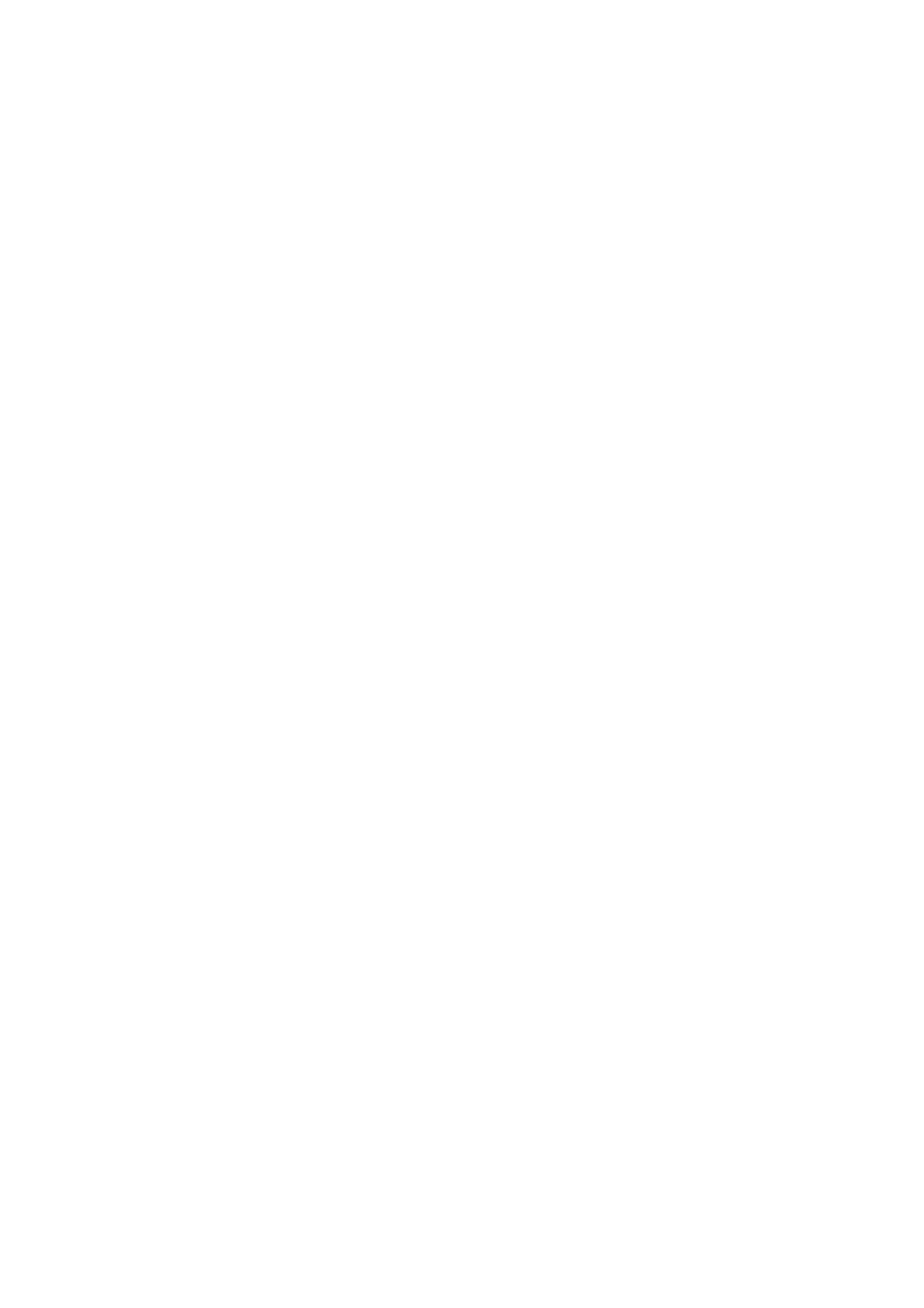Instructions on enhancing the security of your Red Hat CloudForms appliances

Red Hat CloudForms Documentation Team cloudforms-docs@redhat.com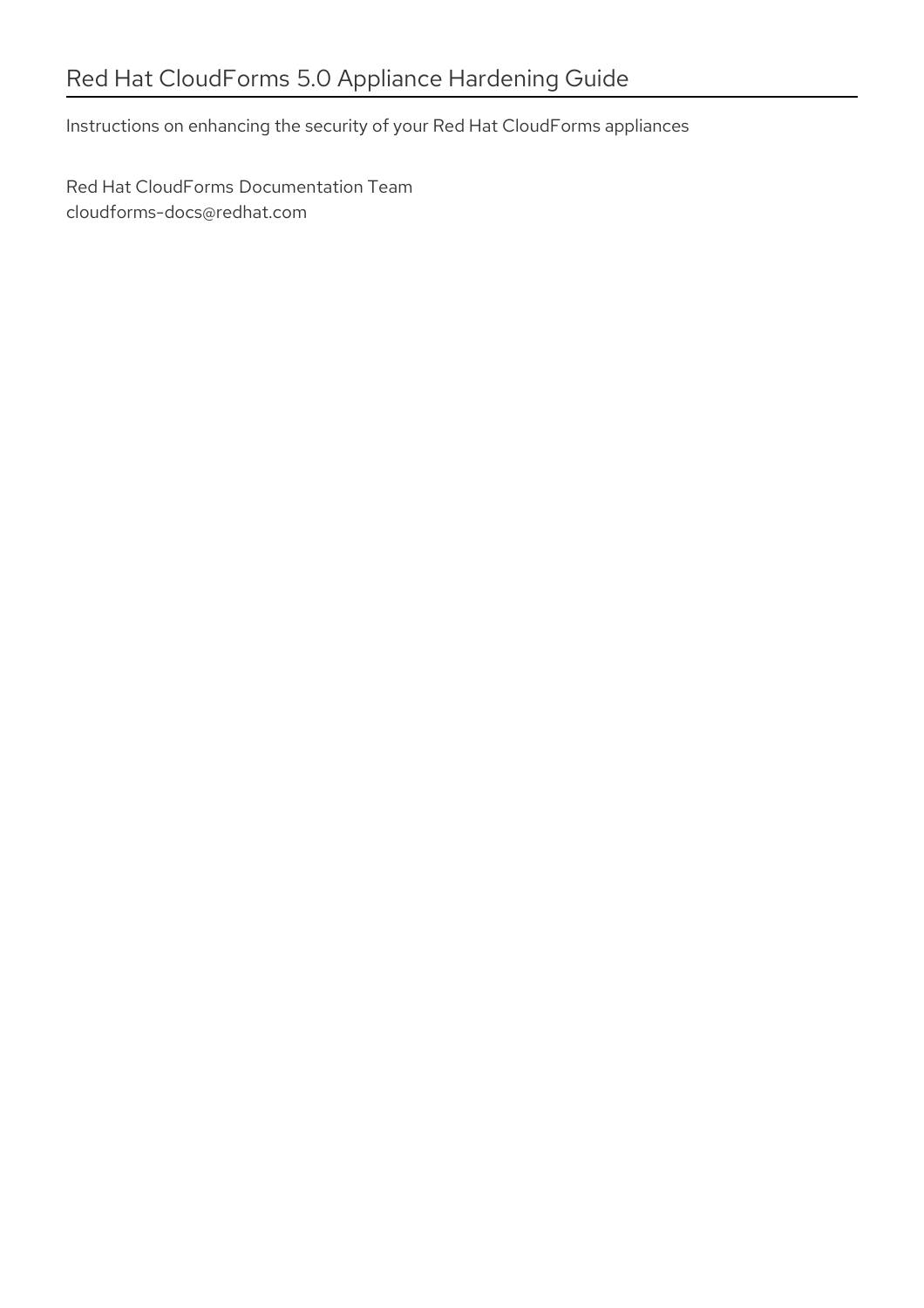## Legal Notice

Copyright © 2020 Red Hat, Inc.

The text of and illustrations in this document are licensed by Red Hat under a Creative Commons Attribution–Share Alike 3.0 Unported license ("CC-BY-SA"). An explanation of CC-BY-SA is available at

http://creativecommons.org/licenses/by-sa/3.0/

. In accordance with CC-BY-SA, if you distribute this document or an adaptation of it, you must provide the URL for the original version.

Red Hat, as the licensor of this document, waives the right to enforce, and agrees not to assert, Section 4d of CC-BY-SA to the fullest extent permitted by applicable law.

Red Hat, Red Hat Enterprise Linux, the Shadowman logo, the Red Hat logo, JBoss, OpenShift, Fedora, the Infinity logo, and RHCE are trademarks of Red Hat, Inc., registered in the United States and other countries.

Linux ® is the registered trademark of Linus Torvalds in the United States and other countries.

Java ® is a registered trademark of Oracle and/or its affiliates.

XFS ® is a trademark of Silicon Graphics International Corp. or its subsidiaries in the United States and/or other countries.

MySQL<sup>®</sup> is a registered trademark of MySQL AB in the United States, the European Union and other countries.

Node.js ® is an official trademark of Joyent. Red Hat is not formally related to or endorsed by the official Joyent Node.js open source or commercial project.

The OpenStack ® Word Mark and OpenStack logo are either registered trademarks/service marks or trademarks/service marks of the OpenStack Foundation, in the United States and other countries and are used with the OpenStack Foundation's permission. We are not affiliated with, endorsed or sponsored by the OpenStack Foundation, or the OpenStack community.

All other trademarks are the property of their respective owners.

## Abstract

This guide provides a few procedures to help enhance security to your CloudForms appliances. This includes customizing passwords, restricting unnecessary communication, configuring firewall ports, and encryption key and certificate generation. If you have a suggestion for improving this guide or have found an error, please submit a Bugzilla report at http://bugzilla.redhat.com against Red Hat CloudForms Management Engine for the Documentation component. Please provide specific details, such as the section number, guide name, and CloudForms version so we can easily locate the content.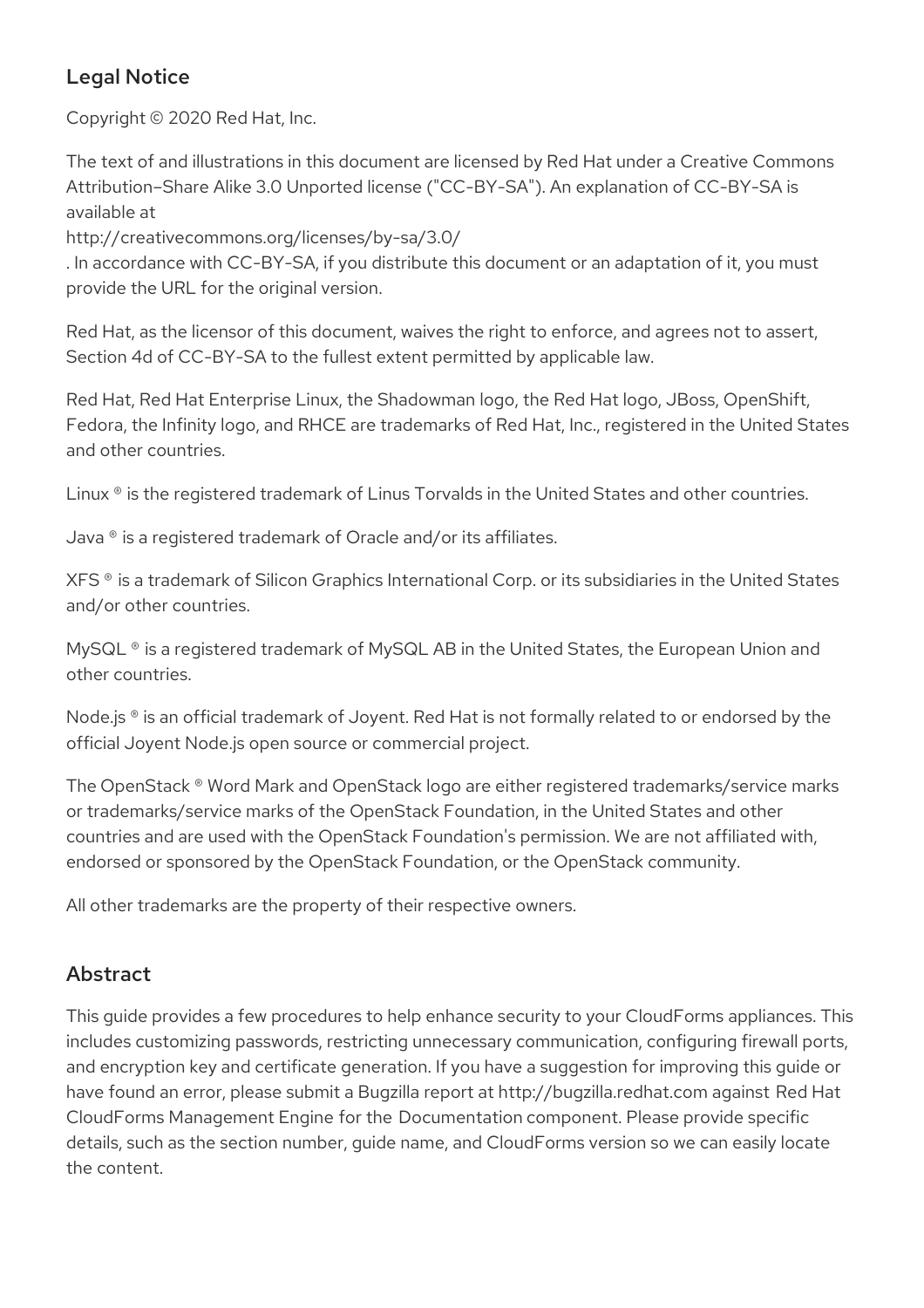# Table of Contents

| INTRODUCTION TO HARDENING RED HAT CLOUDFORMS                        |  |
|---------------------------------------------------------------------|--|
|                                                                     |  |
| 1.1. SETTING THE ROOT PASSWORD ON THE APPLIANCE                     |  |
| 1.2. SETTING SSH KEYS ON THE APPLIANCE                              |  |
| <b>CHAPTER 2. APPLIANCE SECURITY</b>                                |  |
| 2.1. SETTING THE PASSWORD FOR THE ADMINISTRATIVE USER               |  |
| 2.2. CONFIGURING HOST-BASED ACCESS CONTROL RULES ON YOUR IPA SERVER |  |
| <b>CHAPTER 3. SERVER SECURITY</b>                                   |  |
| 3.1. CONFIGURING FIREWALL PORTS                                     |  |
| 3.2. GENERATING SSL CERTIFICATES FOR YOUR APPLIANCE AND DATABASE    |  |
| 3.2.1. Creating a Certificate Signing Request                       |  |
| 3.2.2. Creating a Self-signed Certificate                           |  |
| 3.2.3. Enabling Your Certificate                                    |  |
| 3.3. CREATING CUSTOM ENCRYPTION KEYS                                |  |
| 3.4. APPLYING SCAP STANDARDS                                        |  |
| <b>CHAPTER 4. DATABASE SECURITY</b>                                 |  |
| 4.1. RESTRICTING HOSTS ACCESS TO THE DATABASE                       |  |
| 4.2. CONFIGURING THE DATABASE TO USE SSL                            |  |
| 4.2.1. Hardening TLS Protocol Version                               |  |
|                                                                     |  |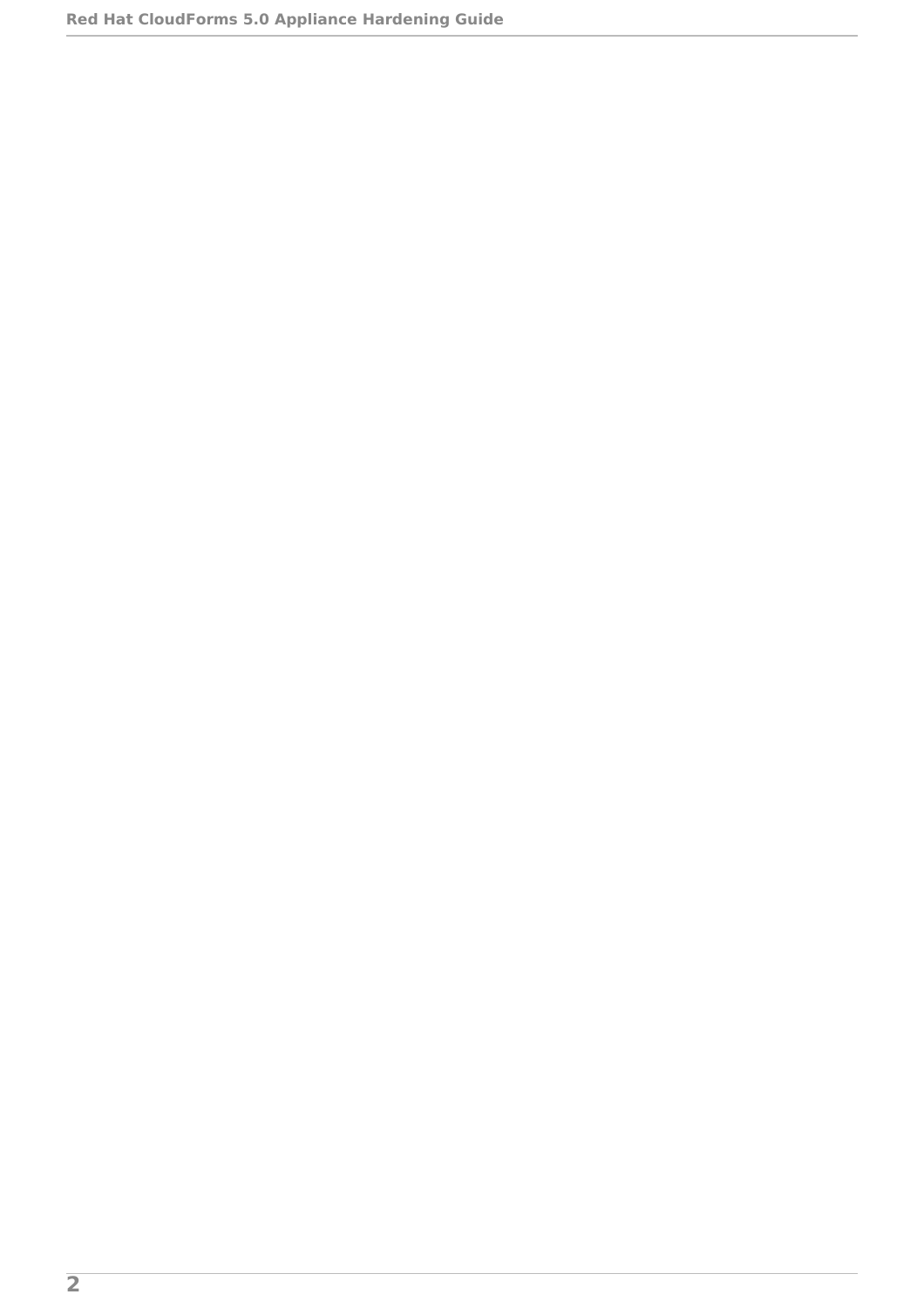# <span id="page-6-0"></span>INTRODUCTION TO HARDENING RED HAT CLOUDFORMS

The Red Hat CloudForms appliance is distributed as a virtual machine image, which provides users with a simple installation process. The appliance also contains a set of factory default settings that can expose appliances to vulnerabilities if left unset. This guide provides a set of procedures to enhance security on your Red Hat CloudForms appliance. This ensures your appliance has enhanced protection against any unwarranted intrusion.

It is recommended to perform these steps immediately after installing all appliances in your infrastructure.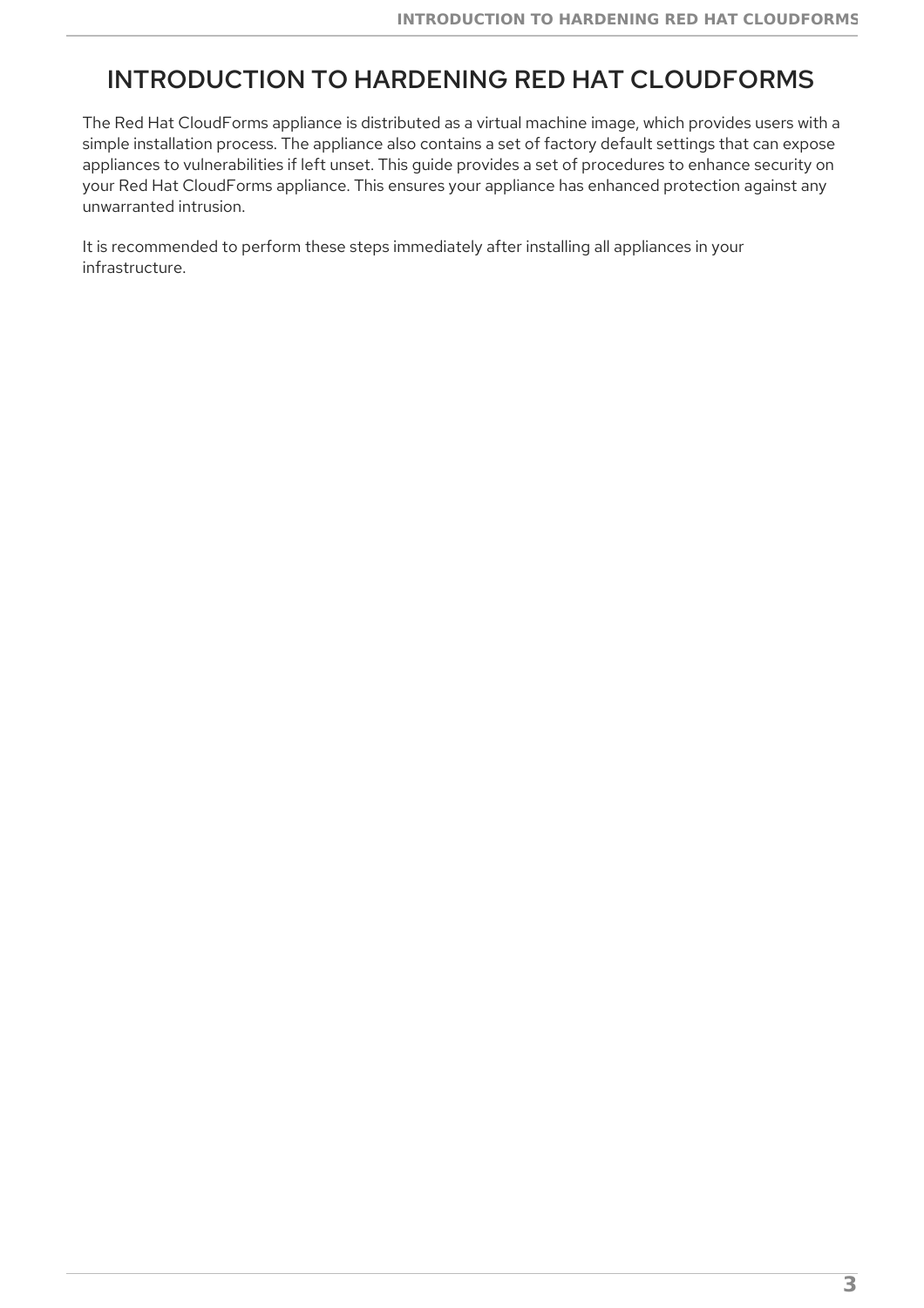# CHAPTER 1. SSH SECURITY

## <span id="page-7-1"></span><span id="page-7-0"></span>1.1. SETTING THE ROOT PASSWORD ON THE APPLIANCE

The Red Hat CloudForms appliance is a virtual machine image that runs on a Red Hat Enterprise Linuxbased operating system. This means users can access the base operating system through SSH. This is why it is advisable to change the default password. Continuing to use the default password leaves the appliance vulnerable to any user attempting to gain root access.

Changing the **root** password on the appliance 'uses' **the** same process as changing any user password on a Linux-based system.

1. Access your appliance through SSH as the **root** user:

[user@localhost ~]\$ ssh root@10.1.1.205

Substitute **10.1.1.205** with the address of your appliance.

2. Enter the **passwd** command, which changes the password for the current user:



3. Enter and Confirm and new password for the **root** user.

Changing password for user root. New password: \*\*\*\*\*\*\*\*\*\*\*\* Confirm password: \*\*\*\*\*\*\*\*\*\*\*\*\*

4. Log out of the appliance.

The Red Hat CloudForms appliance now has a non-default **root** password. This prevents unauthorized access to your appliance through SSH.

## <span id="page-7-2"></span>1.2. SETTING SSH KEYS ON THE APPLIANCE

Another recommended practice is to use SSH keys to access the appliance from a single machine. An SSH key provides access from one machine to another through the SSH protocol. The following procedure shows how to create an SSH key on your local machine and add it to the appliance.

1. Check the **.ssh/** directory in your home directory for any existing key pairs:

[user@localhost ~]\$ ls ~/.ssh/

A key pair usually consists of two files. One file is the private key, which stays on your local machine, and the other is the public key, which you copy to another machine. But files are named the same except the public key ends with a **.pub** extension.

If a key pair already exists, you can use this key pair. Otherwise, use the next few steps to create your own.

2. On your local machine, start the key pair generation process using the **ssh-keygen** command:

[user@localhost ~]\$ ssh-keygen -t rsa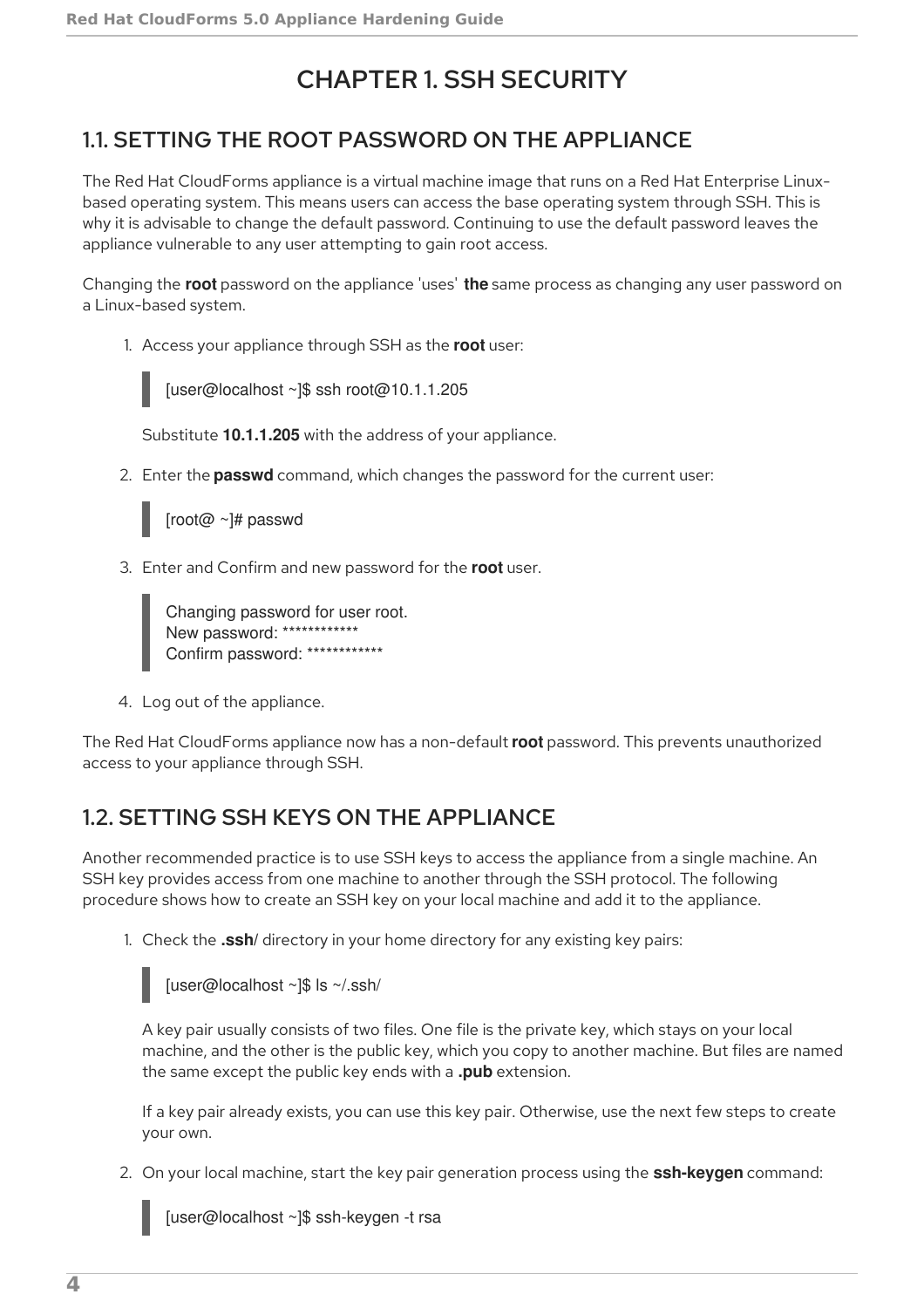3. A prompt asks for the file and location to store these keys:

Enter file in which to save the key (/home/user/.ssh/id\_rsa):

Accept the default path if you do not have a **id rsa** key pair.

4. Another prompt asks for a passphrase:



Enter passphrase (empty for no passphrase):

This encrypts the key pair with a password. This protects the key pair if it ever falls into the wrong hands. Alternatively, you can leave the passphrase empty, which provides an automatic login between your local machine and the remote machine.

- 5. The **ssh-keygen** command generates two files:
	- The private key the default is */home/user/.ssh/id\_rsa*
	- The public key the default is */home/user/.ssh/id\_rsa.pub* Copy the public key to the appliance using the **ssh-copy-id** command:

[user@localhost ~]\$ ssh-copy-id ~/.ssh/id\_rsa.pub root@10.1.1.205

The command copies the public key to the appliance. You might receive a prompt for the password of the root user on the appliance.

6. Test the SSH key authentication:

[user@localhost ~]\$ ssh root@10.1.1.205

This authenticates using the SSH key pair. If you entered a passphrase for the key, the command prompts you for the passphrase.

7. As an additional security measure, edit the **/etc/ssh/sshd\_config** on the appliance and modify the following parameter:



PermitRootLogin without-password

This forces the **root** user account to use certificates instead of passwords for SSH login. This means only your local system can access the appliance.

The appliance now restricts access to only a single machine using the SSH key.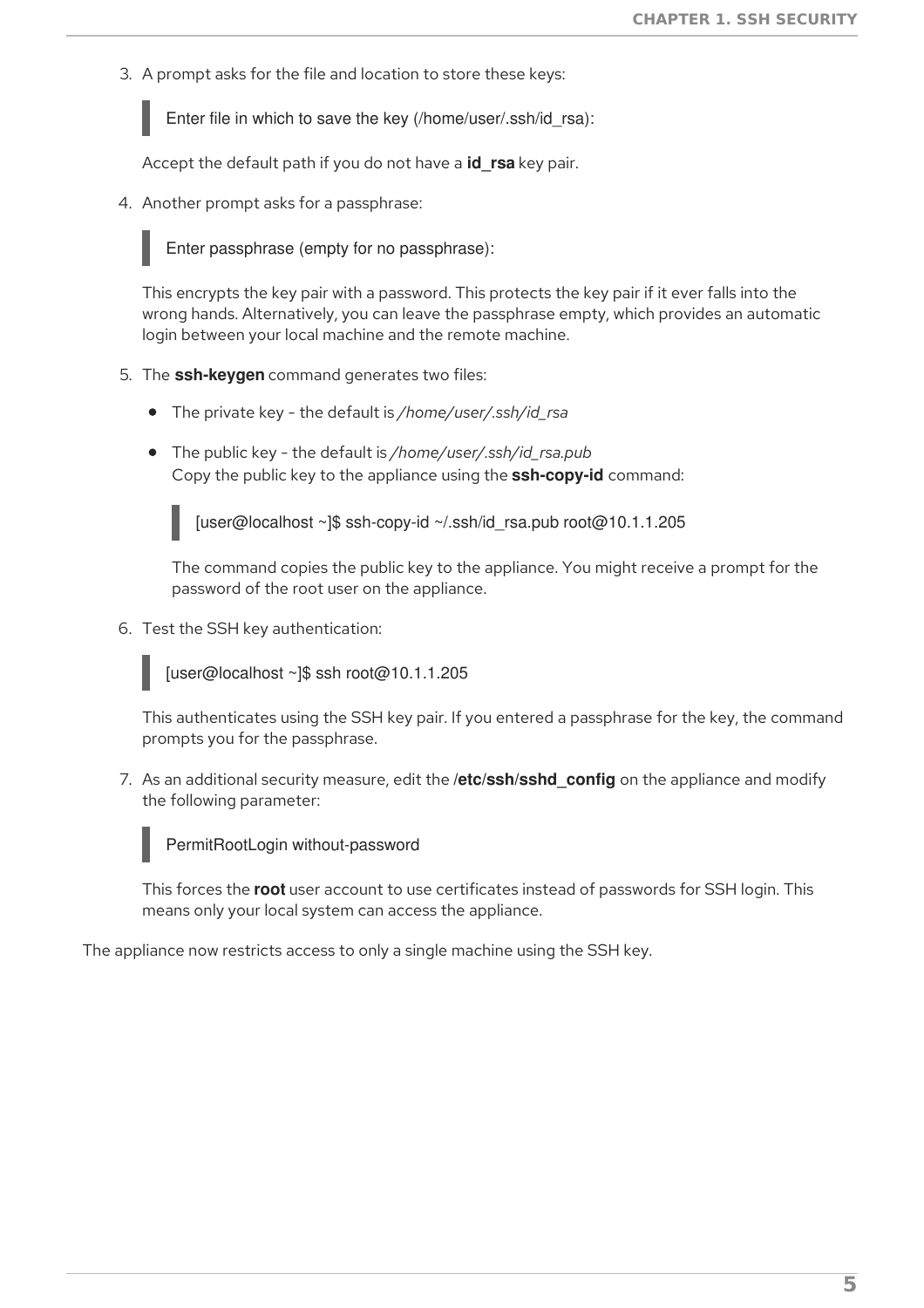# CHAPTER 2. APPLIANCE SECURITY

## <span id="page-9-1"></span><span id="page-9-0"></span>2.1. SETTING THE PASSWORD FOR THE ADMINISTRATIVE USER

Red Hat CloudForms uses a unique **admin** user to control all functions in the web-based user interface. After installing the appliance, change the default password of the **admin** to restrict administrative access to the appliance's UI.



## IMPORTANT

Red Hat CloudForms appliances are designed for **admin** users with **root** access. Red Hat does not recommend or support CloudForms appliance configurations with users lacking **root** access.

Use default credentials (Username: admin | Password: smartvm) for the initial login.

Changing the **admin** password uses the same process as changing any standard user in the appliance.

- 1. Access the appliance through your web browser and log in.
- 2. Click Configuration.
- 3. In the accordion tree on the left, click on Access Control, then select the Administrator under the Users section. This displays the details for the **admin** user.
- 4. On the details page, select Configuration  $\rightarrow$  Edit this user from the toolbar.
- 5. Enter a new password in the Change Password / Confirm Passwordfields.
- 6. Click Save at the bottom of the page.
- 7. Log out of the user interface.
- 8. Test your new password by logging into the user interface. Additionally, test your new password in the appliance console.

The Red Hat CloudForms appliance now has a non-default **admin** password. This restricts access to your appliance's administrative functions.

## <span id="page-9-2"></span>2.2. CONFIGURING HOST-BASED ACCESS CONTROL RULES ON YOUR IPA SERVER

Red Hat CloudForms provides support for external authentication using an IPA server. However, there are certain recommendations to enhance security to your appliance, such as creating a specific user group and host group that can access the appliance authentication service.

Run the following steps on your IPA server:

1. Create a user group and restrict access to only the Red Hat CloudForms users:

[root@ipa ~]# ipa group-add cloudforms\_users --desc="cloudforms Users" [root@ipa ~]# ipa group-add-member cloudforms\_users --users=testuser1,testuser2

2. Create a host group and restrict access to your appliance hosts: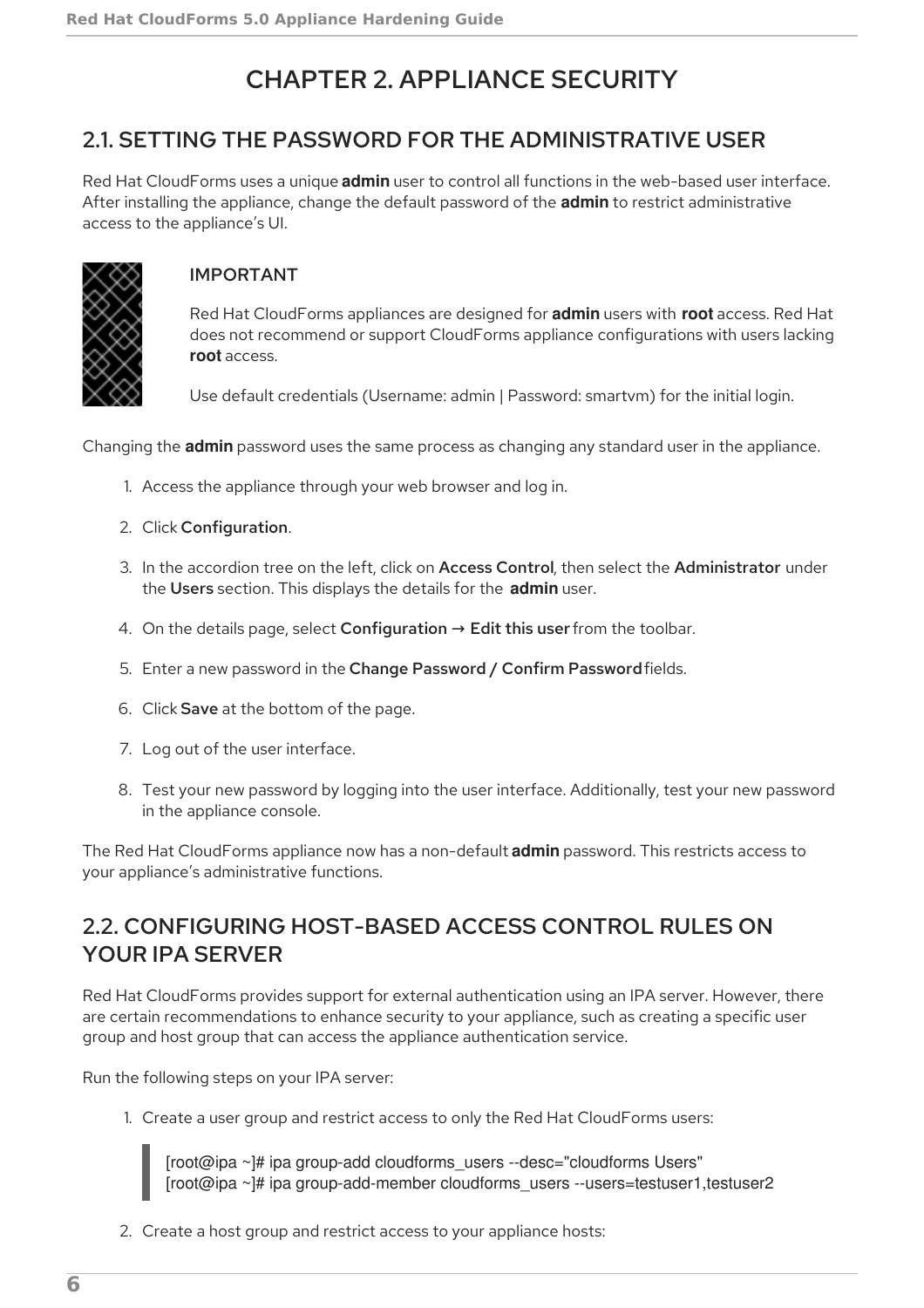[root@ipa ~]# ipa hostgroup-add cloudforms\_hosts --desc "Red Hat CloudForms hosts" [root@ipa ~]# ipa hostgroup-add-member cloudforms\_hosts -hosts=appliance1.example.com,appliance2.example.com

3. Add rules to allow the host group and user group access to the Red Hat CloudForms HTTP service:

[root@ipa ~]# ipa hbacrule-add cloudforms\_access --srchostcat=all [root@ipa ~]# ipa hbacrule-add-service cloudforms\_access --hbacsvcs httpd-auth [root@ipa ~]# ipa hbacrule-add-user cloudforms\_access --groups cloudforms\_users [root@ipa ~]# ipa hbacrule-add-host cloudforms\_access --hostgroups cloudforms\_hosts

4. Remove the default rule on your IPA server to allow access to all:

[root@ipa ~]# ipa hbacrule-disable allow\_all

This ensures only users in the **cloudforms\_users** group can access the authentication service ( **httpauth**) on the appliances in the **cloudforms\_hosts** host group.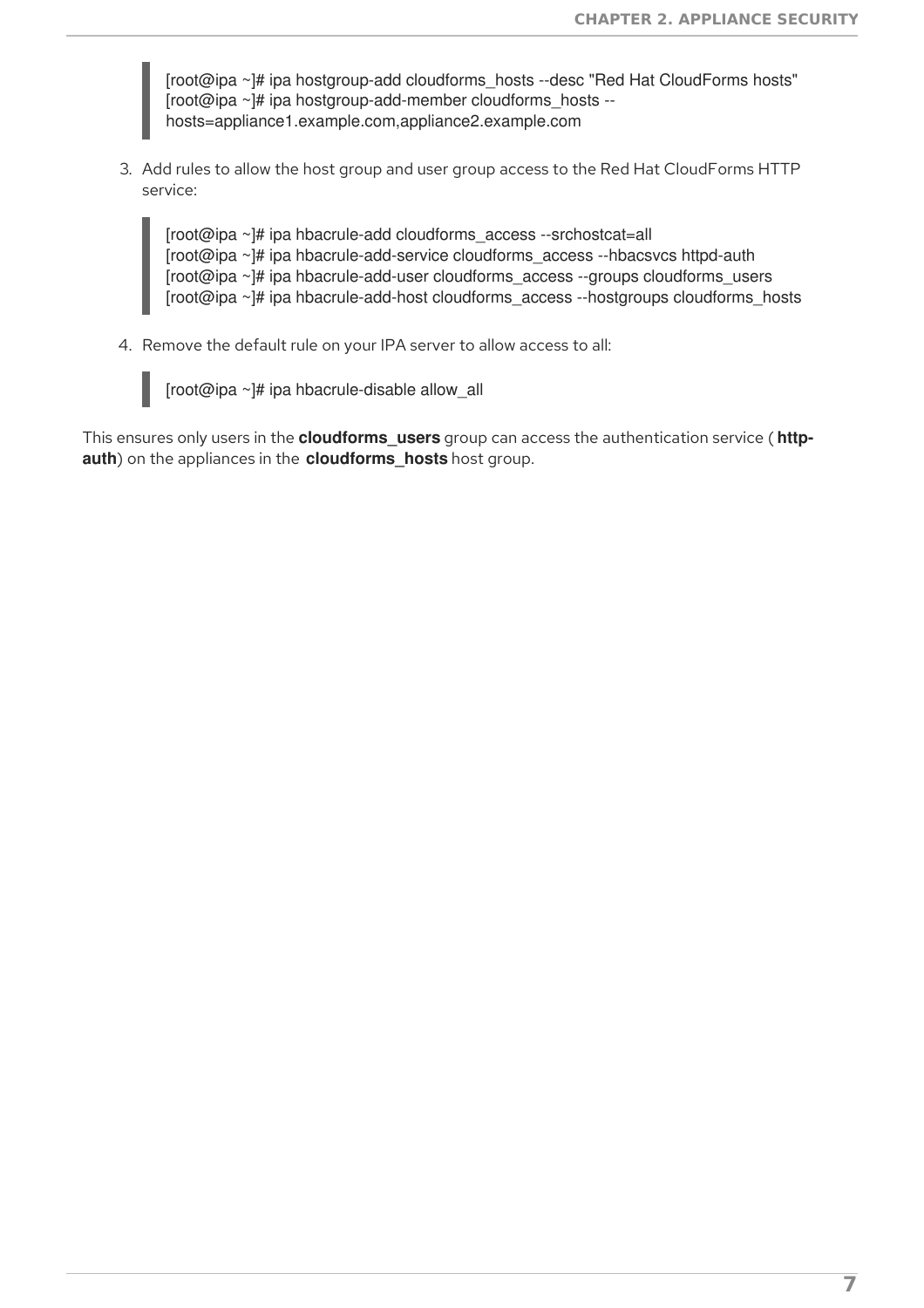# CHAPTER 3. SERVER SECURITY

## <span id="page-11-1"></span><span id="page-11-0"></span>3.1. CONFIGURING FIREWALL PORTS

A new appliance starts with a few standard ports open:

- 22 for SSH communication
- 80 for HTTP access to the appliance
- 443 for HTTPS access to the appliance
- 5432 for the appliance database

You might need to restrict or open access to certain services on your appliance in the future. In such situations, use the following method:

Use **firewalld** to enable a service or port, specifying the zone in use. For example, to open the LDAP port:

[root@ ~]# firewall-cmd --zone=manageiq --permanent --add-port=389/tcp

The following table lists the appliance's main services and their respective ports.

#### Table 3.1. Ports Used by Red Hat CloudForms

| <b>Initiator</b><br>(CFME Role if<br>applicable)                        | <b>Receiver</b><br>(CFME Role if<br>applicable) | Application  | <b>TCP Port</b> | <b>UDP Port</b> | Purpose                                                     |
|-------------------------------------------------------------------------|-------------------------------------------------|--------------|-----------------|-----------------|-------------------------------------------------------------|
| Administrator<br>(Internet<br>Browser)                                  | <b>CFMF</b><br>appliance<br>(User<br>Interface) | <b>HTTPS</b> | 443             |                 | Access to<br><b>CFMF</b><br>appliance User<br>Interface     |
| Administrator<br>(Internet)<br>Browser)                                 | <b>CFMF</b><br>appliance<br>(User<br>Interface) | <b>HTTP</b>  | 80              |                 | Redirect Web<br>Browser to<br><b>HTTPS</b> service<br>(443) |
| Service<br>Catalog or<br>other<br>integration<br>through Web<br>Service | <b>CFME</b><br>appliance<br>(Web Service)       | <b>HTTPS</b> | 443             |                 | Access to<br><b>CFME</b><br>appliance Web<br>Service        |
| <b>CFME</b><br>appliance                                                | <b>NFS Server</b>                               | <b>NFS</b>   | 2049            | 2049            | Embedded<br><b>NFS VM</b><br>scanning                       |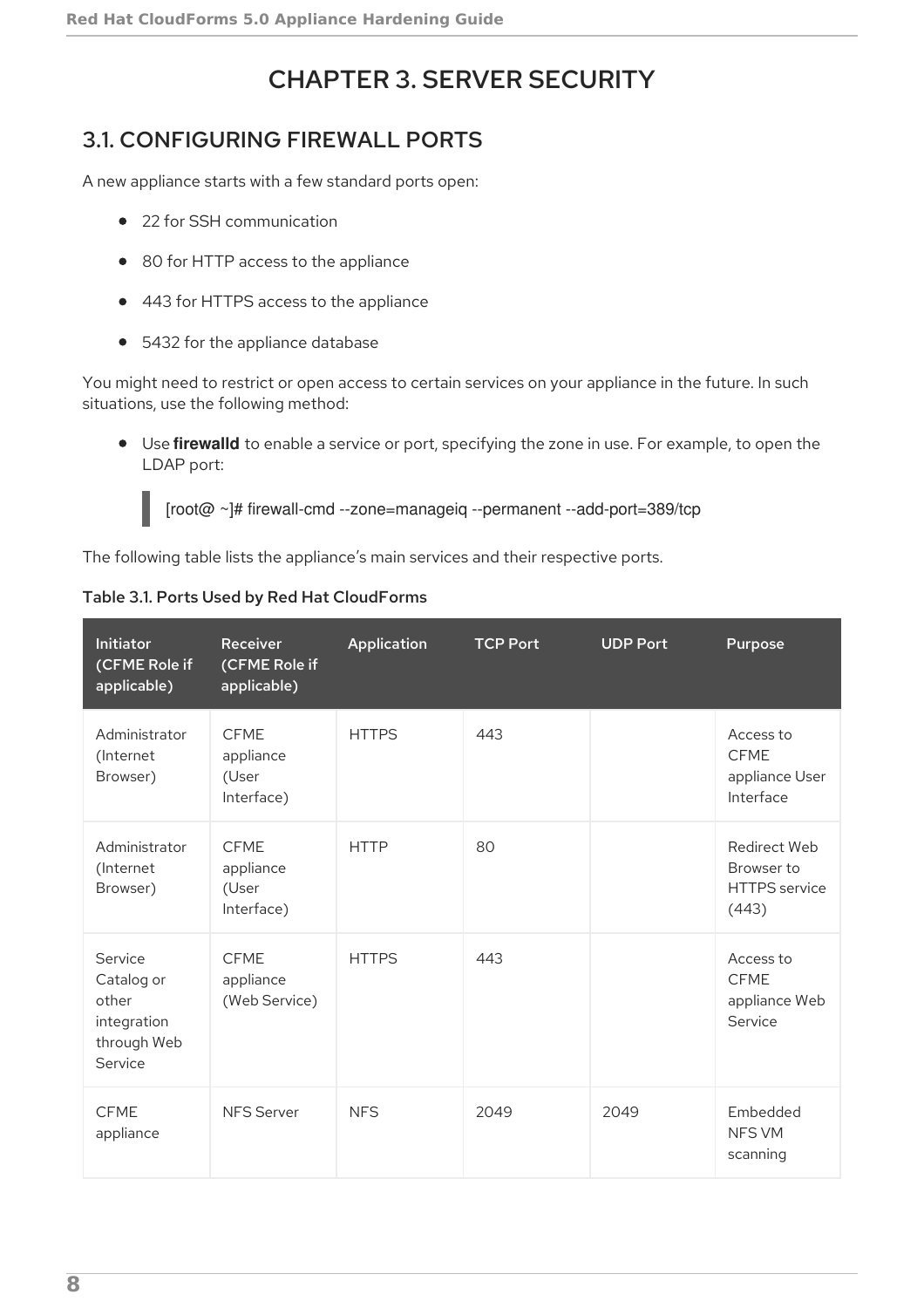| <b>Initiator</b><br>(CFME Role if<br>applicable)                                   | <b>Receiver</b><br>(CFME Role if<br>applicable)                                              | Application               | <b>TCP Port</b> | <b>UDP Port</b> | Purpose                                                                                   |
|------------------------------------------------------------------------------------|----------------------------------------------------------------------------------------------|---------------------------|-----------------|-----------------|-------------------------------------------------------------------------------------------|
| <b>CFME</b><br>appliance<br>(User<br>Interface)                                    | Any Virtual<br>Machine                                                                       | <b>TCP</b>                | 903             |                 | <b>VM Remote</b><br>Console (if<br>using MKS<br>plug-in)                                  |
| <b>CFME</b><br>appliance<br>(User<br>Interface)                                    | Any Virtual<br>Machine                                                                       | <b>TCP</b>                | 5900-5999       |                 | <b>VM Remote</b><br>Console (if<br>using VNC)                                             |
| <b>CFME</b><br>appliance (any<br>role)                                             | <b>CFME</b><br>appliance<br>running the<br><b>VMDB</b>                                       | PostgreSQL<br>Named Pipes | 5432            |                 | <b>CFME</b><br>appliance<br>connectivity to<br>the CFME<br>Database<br>(PostgreSQL)       |
| <b>CFME</b><br>Subordinate<br>Region VMDB<br>appliance<br>(Database<br>Operations) | <b>CFME Master</b><br>Region VMDB<br>appliance                                               | PostgreSQL<br>Named Pipes | 5432            |                 | Regional<br>VMDB node<br>replication up<br>to Master<br>VMDB node<br>(PostgreSQL<br>only) |
| <b>CFME</b><br>Subordinate<br>Region VMDB<br>appliance                             | <b>CFME Master</b><br>Region VMDB<br>appliance<br>(Web Services<br>and/or User<br>Interface) | PostgreSQL<br>Named Pipes | 5432            |                 | Subscription<br>validation<br>(PostgreSQL<br>only)                                        |
| <b>CFME</b><br>appliance(Auth<br>entication<br>through LDAP)                       | <b>LDAP Server</b><br>(AD or other)                                                          | LDAP                      | 389             |                 | LDAP<br>integration                                                                       |
| <b>CFME</b><br>appliance<br>(Authenticatio<br>n through<br>LDAPs)                  | <b>LDAP Server</b><br>(AD or other)                                                          | <b>LDAPs</b>              | 636             |                 | <b>LDAPS</b><br>integration                                                               |
| <b>SNMP Agent</b>                                                                  | <b>CFME</b><br>appliance<br>(Notifier)                                                       | SNMP (UDP)                |                 | 161             | <b>SNMP Polling</b>                                                                       |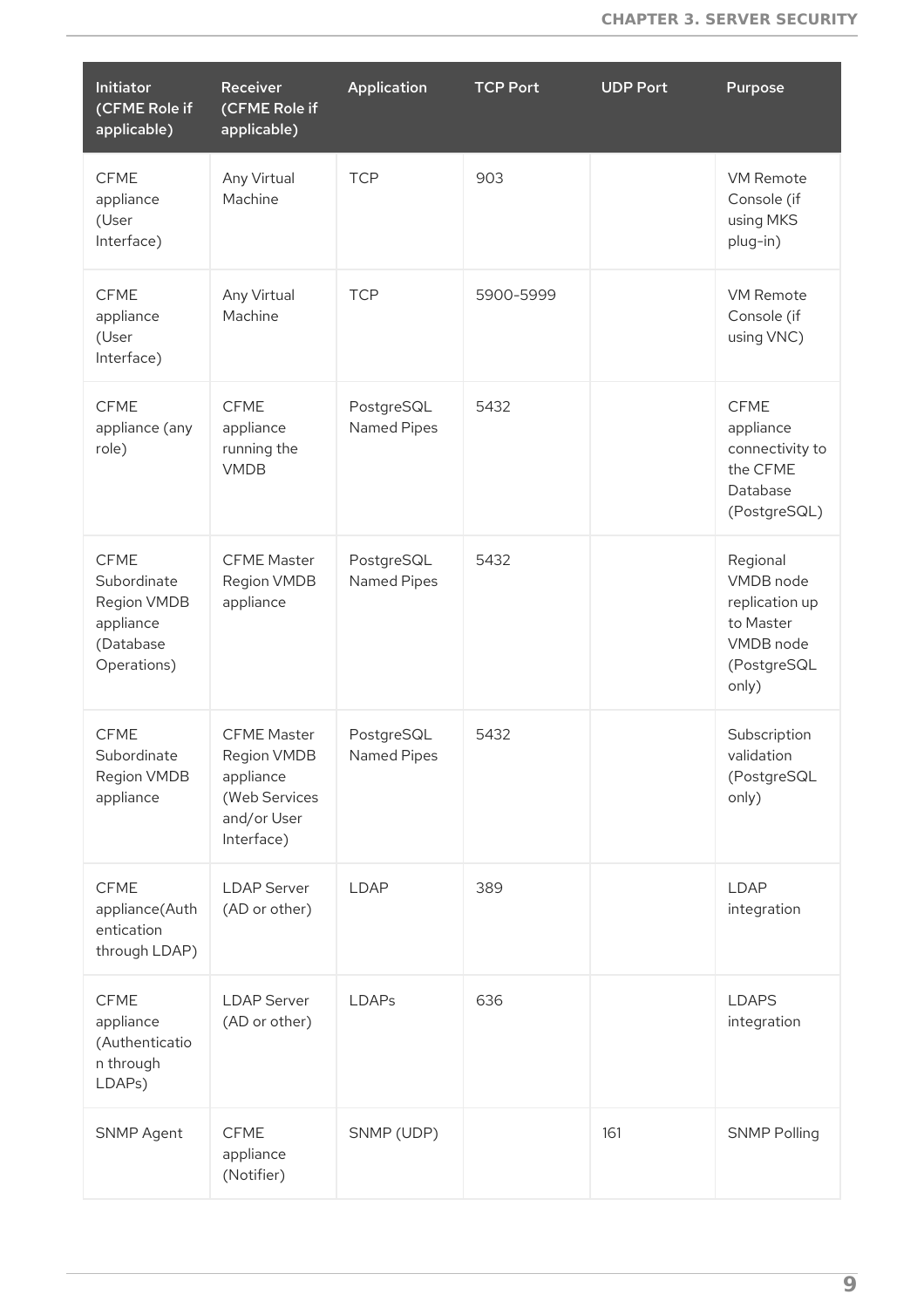| <b>Initiator</b><br>(CFME Role if<br>applicable) | <b>Receiver</b><br>(CFME Role if<br>applicable)                          | Application  | <b>TCP Port</b> | <b>UDP Port</b> | Purpose                              |
|--------------------------------------------------|--------------------------------------------------------------------------|--------------|-----------------|-----------------|--------------------------------------|
| <b>CFME</b><br>appliance<br>(Notifier)           | <b>SNMP Server</b>                                                       | SNMP (TCP)   | 162             |                 | <b>SNMP Trap</b><br>Send             |
| <b>CFME</b><br>appliance<br>(Notifier)           | Mail server                                                              | <b>SMTP</b>  | 25              |                 | <b>SNMP Trap</b><br>Send             |
| <b>CFME</b><br>appliance (any<br>role)           | <b>NTP Server</b>                                                        | <b>NTP</b>   |                 | 123             | <b>Time Source</b>                   |
| <b>CFME</b><br>appliance                         | <b>CFME</b><br>SmartProxy<br>installed on<br><b>VMware ESX</b><br>Server | <b>HTTPS</b> | 1139            |                 | Communicatio<br>n with<br>SmartProxy |
| <b>CFME</b><br>appliance                         | <b>DNS Server</b>                                                        | <b>UDP</b>   |                 | 53              | <b>DNS Lookups</b>                   |

The following tables detail the ports used by Red Hat CloudForms to communicate with providers.

| Table 3.2. Red Hat Enterprise Virtualization Ports Used by Red Hat CloudForms |  |  |
|-------------------------------------------------------------------------------|--|--|
|                                                                               |  |  |

| <b>Initiator</b><br>(CFME Role if<br>applicable) | <b>Receiver</b><br>(CFME Role if<br>applicable) | Application  | <b>TCP Port</b> | <b>UDP Port</b> | Purpose                                                                                                |
|--------------------------------------------------|-------------------------------------------------|--------------|-----------------|-----------------|--------------------------------------------------------------------------------------------------------|
| <b>CFME</b><br>appliance<br>(SmartProxy)         | RHEV-M<br>Server                                | <b>HTTPS</b> | 8443            |                 | <b>API</b><br>communicatio<br>ns to RHEV-M<br>environment<br>(Inventory,<br>Operations,<br>SmartProxy) |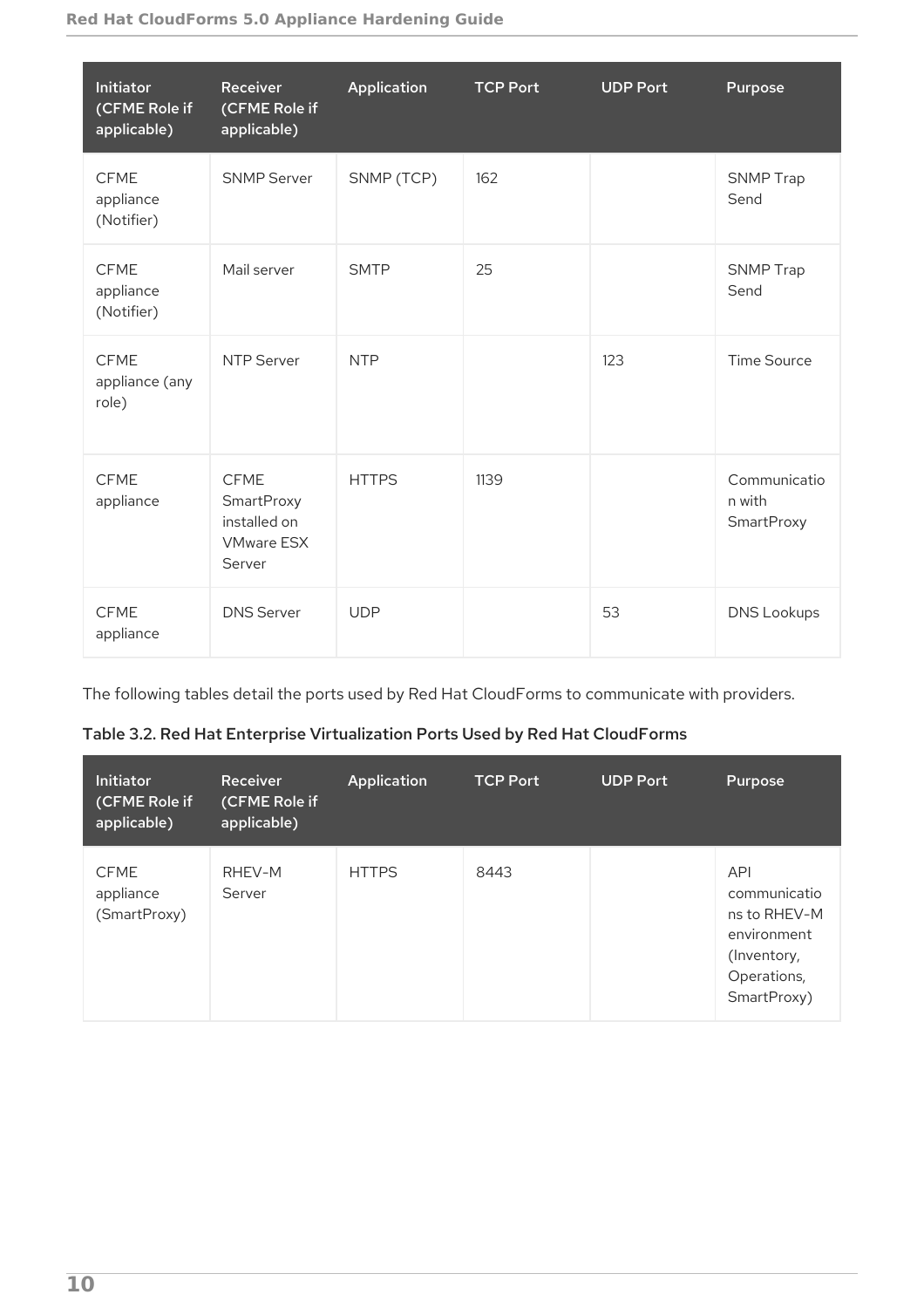| <b>Initiator</b><br>(CFME Role if<br>applicable) | Receiver<br>(CFME Role if<br>applicable) | Application | <b>TCP Port</b> | <b>UDP Port</b> | Purpose                                                                                                                                                                  |
|--------------------------------------------------|------------------------------------------|-------------|-----------------|-----------------|--------------------------------------------------------------------------------------------------------------------------------------------------------------------------|
| <b>CFME</b><br>appliance<br>(C&U)                | RHEV-M<br>Server                         | PostgreSQL  | 5432            |                 | RHEV-M<br>History<br>Database<br>(Database<br>connectivity<br>not enabled by<br>default). See<br>How to access<br>the RHEV-M<br>Postgres DB<br>from a remote<br>machine. |
| <b>CFME</b><br>appliance                         | RHEV-H Hosts<br>or RHEL<br>Hypervisors   | <b>SSH</b>  | 22              |                 | <b>SSH</b><br>connections.                                                                                                                                               |
| <b>CFME</b><br>appliance                         | RHEV-H Hosts<br>or RHEL<br>Hypervisors   | DirectLUN   |                 |                 | Direct LUN<br>hook must be<br>installed and<br>enabled for<br>embedded VM<br>scanning on<br>FC or iSCSI<br>storage<br>devices. Not a<br>tcp/udp<br>connection.           |

### Table 3.3. Red Hat OpenStack Platform Ports Used by Red Hat CloudForms

| <b>Initiator</b><br>(CFME Role if<br>applicable) | Receiver<br>(CFME Role if<br>applicable) | Application                    | <b>TCP Port</b> | <b>UDP Port</b> | Purpose                                             |
|--------------------------------------------------|------------------------------------------|--------------------------------|-----------------|-----------------|-----------------------------------------------------|
| <b>CFME</b><br>appliance                         | <b>RHOS</b><br>(Keystone)                | <b>HTTP REST</b><br><b>API</b> | 5000            |                 | Authentication<br>and Service<br><b>Entry Point</b> |
| <b>CFME</b><br>appliance                         | RHOS (Nova)                              | <b>HTTP REST</b><br><b>API</b> | 8774            |                 | Compute<br>Resources                                |
| <b>CFME</b><br>appliance<br>(C&U)                | <b>RHOS</b><br>(Ceilometer)              | <b>HTTP REST</b><br><b>API</b> | 8777            |                 | Metrics for<br>Capacity and<br>Utilization          |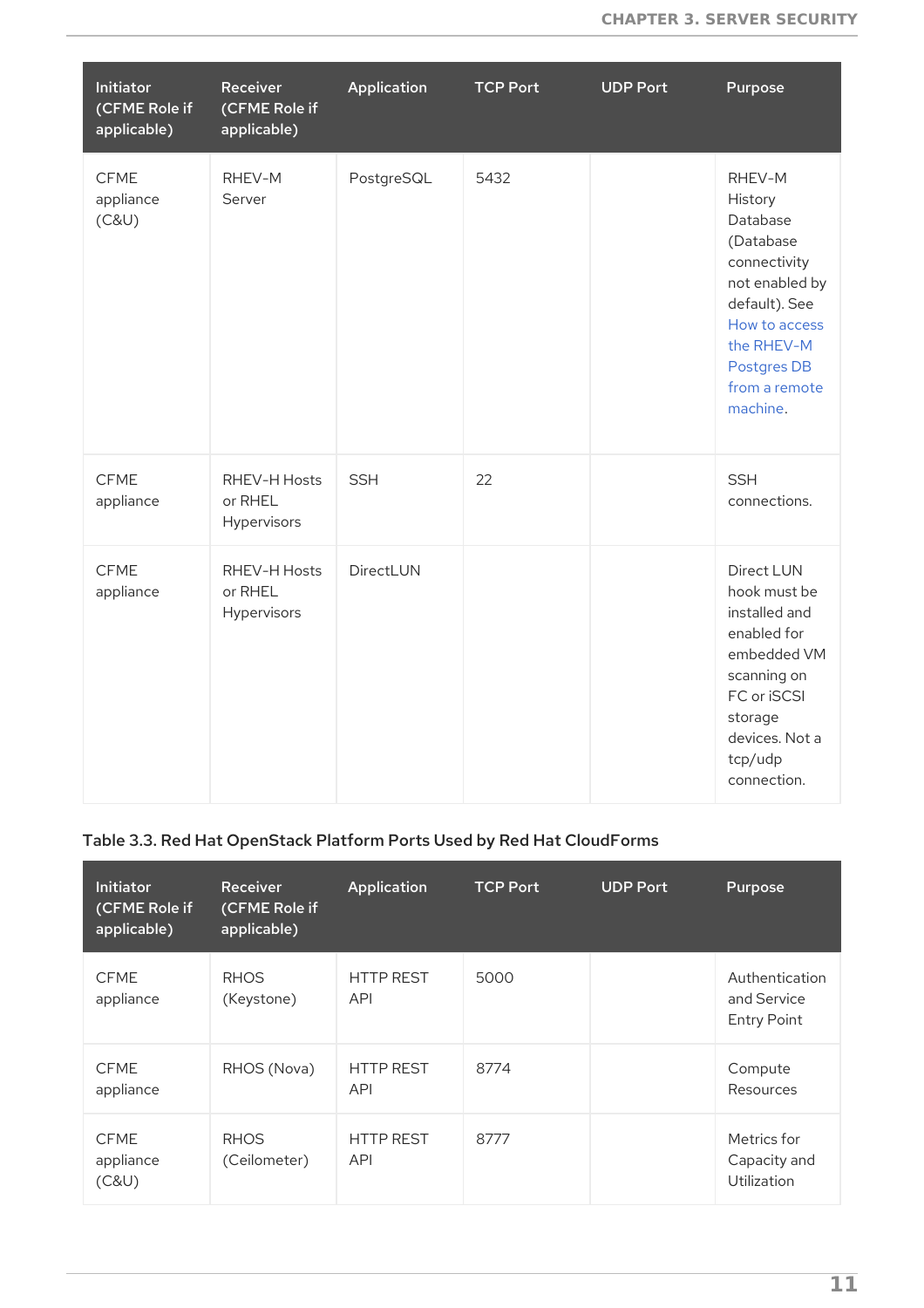| <b>Initiator</b><br>(CFME Role if<br>applicable) | <b>Receiver</b><br>(CFME Role if<br>applicable) | Application                    | <b>TCP Port</b> | <b>UDP Port</b> | Purpose                                             |
|--------------------------------------------------|-------------------------------------------------|--------------------------------|-----------------|-----------------|-----------------------------------------------------|
| <b>CFME</b><br>appliance                         | <b>RHOS</b><br>(Glance)                         | <b>HTTP REST</b><br><b>API</b> | 9292            |                 | Authentication<br>and Service<br><b>Entry Point</b> |
| <b>CFME</b><br>appliance                         | RHOS (AMQP)                                     | <b>AMQP</b>                    | 5672            |                 | Events<br>Integration                               |
| <b>CFME</b><br>appliance                         | <b>RHOS</b><br>(Neutron)                        | <b>HTTP REST</b><br><b>API</b> | 9696            |                 | Networking                                          |
| <b>CFME</b><br>appliance                         | RHOS (Cinder)                                   | <b>HTTP REST</b><br><b>API</b> | 8776            |                 | <b>Block Storage</b>                                |

#### Table 3.4. OpenShift Container Platform Ports Used by CloudForms Management Engine

| <b>Initiator</b><br>(CFME Role if<br>applicable) | Receiver<br>(CFME Role if<br>applicable)                     | Application  | <b>TCP Port</b> | <b>UDP Port</b> | Purpose                                                                                                   |
|--------------------------------------------------|--------------------------------------------------------------|--------------|-----------------|-----------------|-----------------------------------------------------------------------------------------------------------|
| <b>CFME</b><br>Appliance                         | OpenShift<br>Master<br>Node(s) (or<br>Load Balancer)         | <b>HTTPS</b> | 8443 or 443     |                 | Required for<br>communicatio<br>n to the<br>OpenShift API.<br>Dependent on<br>OpenShift<br>configuration. |
| <b>CFME</b><br>Appliance                         | OpenShift<br>Infrastructure<br>Node(s) (or<br>Load Balancer) | <b>HTTPS</b> | 443             |                 | Metrics and<br>logging                                                                                    |

### Table 3.5. VMware vSphere Ports Used by Red Hat CloudForms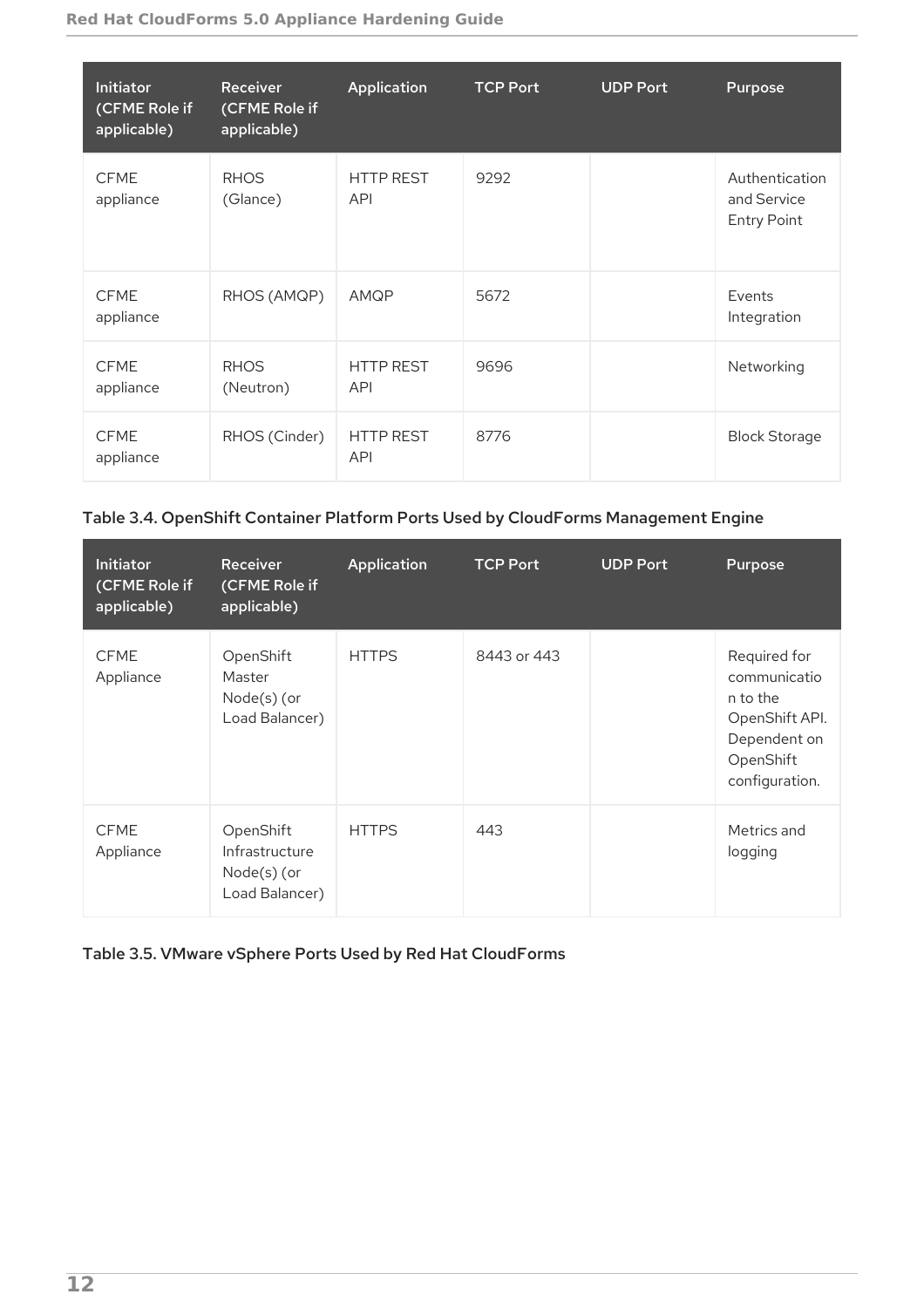| <b>Initiator</b><br>(CFME Role if<br>applicable)                                                                                                   | <b>Receiver</b><br>(CFME Role if<br>applicable) | Application               | <b>TCP Port</b> | <b>UDP Port</b> | Purpose                                                                                                                      |
|----------------------------------------------------------------------------------------------------------------------------------------------------|-------------------------------------------------|---------------------------|-----------------|-----------------|------------------------------------------------------------------------------------------------------------------------------|
| <b>CFME</b><br>appliance(Man<br>agement<br>System<br>Inventory,<br>Management<br>System<br>Operations, C<br>& U Data<br>Collection,<br>SmartProxy) | vCenter                                         | <b>HTTPS</b>              | 443             |                 | <b>CFME</b><br>appliance<br>running any of<br>these roles will<br>initiate<br>communicatio<br>n with vCenter<br>on this port |
| <b>CFME</b><br>appliance<br>(SmartProxy)                                                                                                           | ESX, ESXi Host                                  | <b>HTTPS</b>              | 443             |                 | <b>CFME</b><br>appliance                                                                                                     |
| <b>CFME</b><br>appliance<br>(SmartProxy)                                                                                                           | ESX Hosts (if<br>analyzing VMs<br>through host) | SOAP over<br><b>HTTPS</b> | 902             |                 | Communicatio<br>n from CFME<br>appliance to<br>hosts                                                                         |
| <b>CFME</b><br>appliance<br>(SmartProxy)                                                                                                           | vCenter (if<br>analyzing VMs<br>through VC)     | SOAP over<br><b>HTTPS</b> | 902             |                 | Communicatio<br>n from CFME<br>appliance to<br>vCenters                                                                      |
| <b>CFME</b><br>appliance(Sma<br>rtProxy)                                                                                                           | ESX Hosts (not<br>needed for<br>ESXi)           | <b>SSH</b>                | 22              |                 | <b>CFME</b><br>appliance<br>console access<br>(ssh) to ESX<br>hosts                                                          |

## Table 3.6. SCVMM Ports Used by Red Hat CloudForms

| <b>Initiator</b><br>(CFME Role if<br>applicable) | <b>Receiver</b><br>(CFME Role if<br>applicable) | Application                             | <b>TCP Port</b>    | <b>UDP Port</b> | <b>Purpose</b>                                      |
|--------------------------------------------------|-------------------------------------------------|-----------------------------------------|--------------------|-----------------|-----------------------------------------------------|
| <b>CFME</b><br>appliance                         | Hyper-V Host<br>(VMM agent)                     | WinRM/RPC/<br>NetBIOS/SMB<br>(over TCP) | 80/135/139/4<br>45 |                 | Communicatio<br>n from CFME<br>appliance to<br>Host |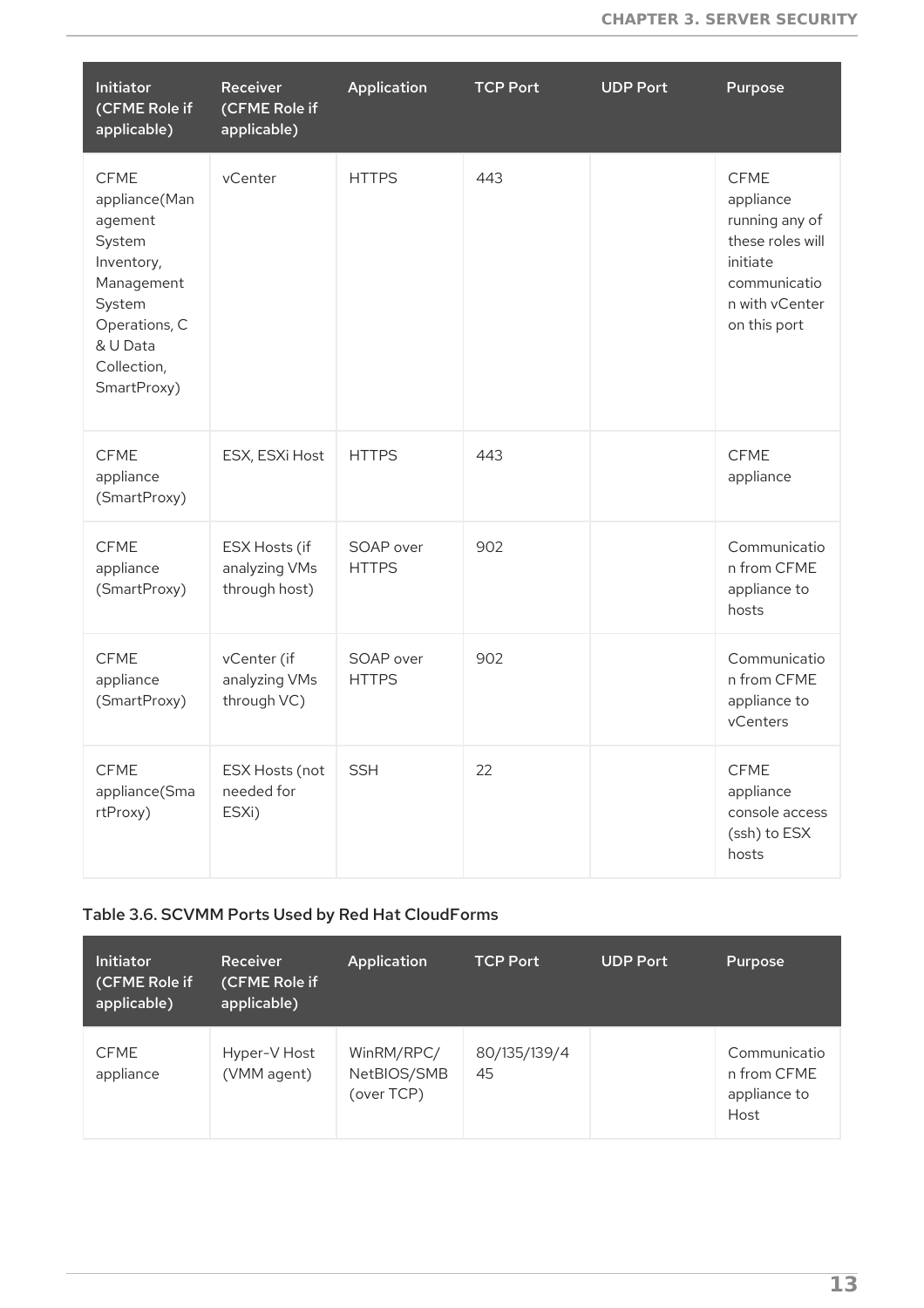| <b>Initiator</b><br>(CFME Role if<br>applicable) | <b>Receiver</b><br>(CFME Role if<br>applicable)                                      | Application                      | <b>TCP Port</b> | <b>UDP Port</b> | Purpose                                                                 |
|--------------------------------------------------|--------------------------------------------------------------------------------------|----------------------------------|-----------------|-----------------|-------------------------------------------------------------------------|
| <b>CFME</b><br>appliance                         | Hyper-V Host<br>(file transfer)                                                      | HTTPS (using<br>BITS)            | 443             |                 | Communicatio<br>n from CFME<br>appliance to<br>Host                     |
| <b>CFMF</b><br>appliance                         | <b>VM Guest</b><br>Agent (file<br>transfer)                                          | HTTPS (using<br>BITS)            | 443             |                 | Communicatio<br>n from CFME<br>appliance to<br><b>VM Guest</b><br>Agent |
| <b>CFME</b><br>appliance                         | <b>VMware ESX</b><br>3.0/3.5 Host<br>(file transfer)                                 | <b>SFTP</b>                      | 22              |                 | Communicatio<br>n from CFME<br>appliance to<br><b>ESX Host</b>          |
| <b>CFME</b><br>appliance                         | <b>VMware ESXi</b><br>Host (file<br>transfer)                                        | SSH/HTTPS<br>(using BITS)        | 443             |                 | Communicatio<br>n from CFME<br>appliance to<br><b>ESX Host</b>          |
| <b>CFME</b><br>appliance                         | <b>WSUS Server</b><br>(data channel)                                                 | <b>HTTP</b>                      | 80/443          |                 | Communicatio<br>n from CFME<br>appliance to<br>Server                   |
| <b>CFME</b><br>appliance                         | <b>SQL Server</b><br>database<br>(remote)                                            | <b>TDS</b>                       | 1433            |                 | <b>CFME</b><br>appliance<br>connectivity to<br>the Database             |
| <b>CFME</b><br>appliance                         | Load Balancer                                                                        | Load balancer<br>config provider | 80/443          |                 |                                                                         |
| <b>CFME</b><br>appliance                         | Hyper-V host<br>in untrusted<br>domain or<br>perimeter<br>network (File<br>Transfer) | <b>TCP</b>                       | 443             |                 | <b>CFME</b><br>appliance<br>connectivity to<br>the host                 |
| <b>CFME</b><br>appliance                         | Hyper-V Host<br>(file transfer)                                                      | <b>BITS</b>                      | 443             |                 | Communicatio<br>n from CFME<br>appliance to<br>Host                     |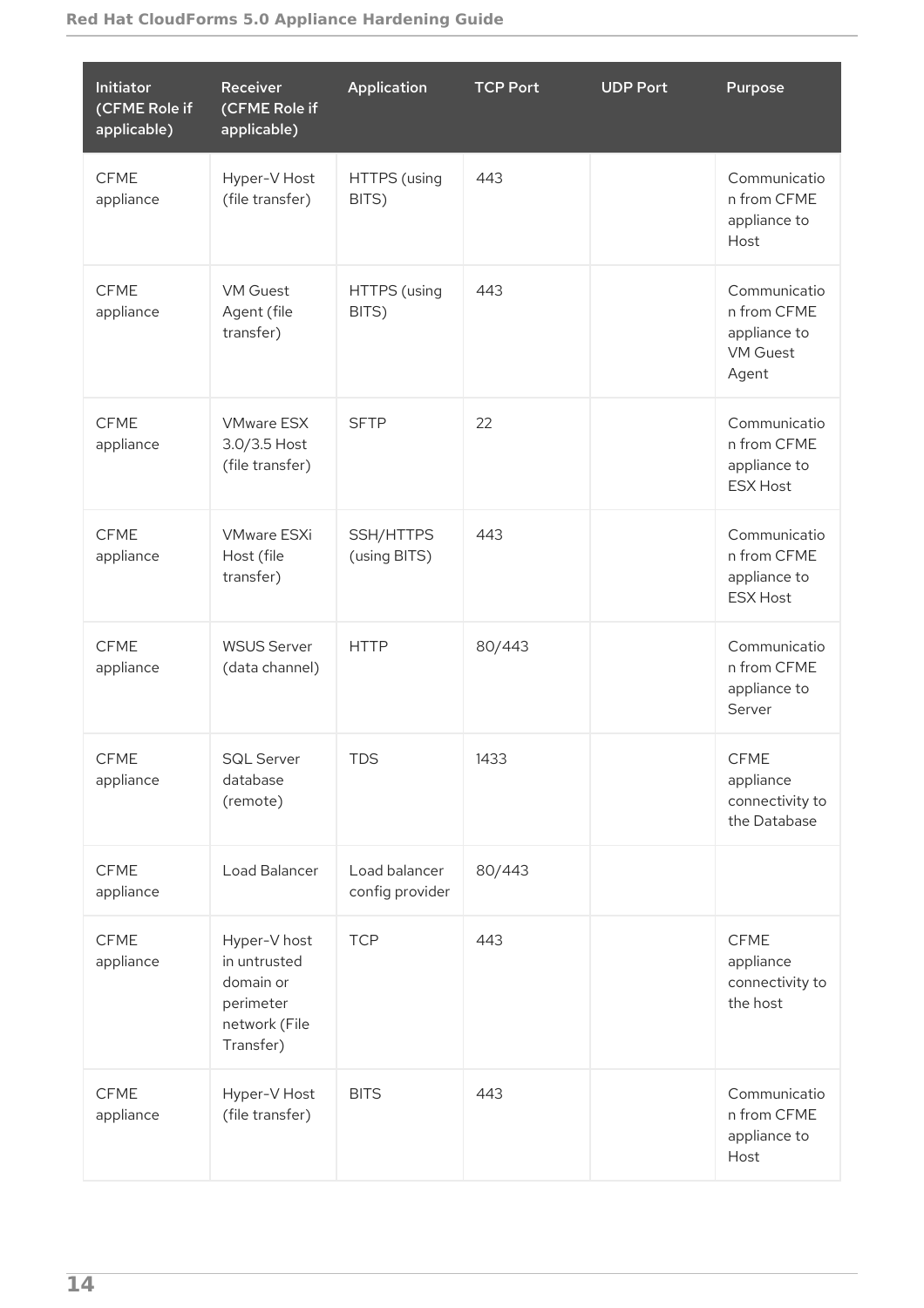| <b>Initiator</b><br>(CFME Role if<br>applicable) | <b>Receiver</b><br>(CFME Role if<br>applicable) | Application | <b>TCP Port</b> | <b>UDP Port</b> | Purpose |
|--------------------------------------------------|-------------------------------------------------|-------------|-----------------|-----------------|---------|
| <b>CFME</b><br>appliance                         | <b>VMware Web</b><br><b>Services</b>            | <b>WCF</b>  | 443             |                 |         |

#### Table 3.7. Azure Ports Used by Red Hat CloudForms

| <b>Initiator</b><br>(CFME Role if<br>applicable) | <b>Receiver</b><br>(CFME Role if<br>applicable)                             | Application  | <b>TCP Port</b> | <b>UDP Port</b> | Purpose                                                     |
|--------------------------------------------------|-----------------------------------------------------------------------------|--------------|-----------------|-----------------|-------------------------------------------------------------|
| <b>CFME</b><br>appliance                         | SQL<br>Management<br>(*.database.wi<br>ndows.net)                           | <b>TDS</b>   | 1433            |                 | <b>CFME</b><br>appliance<br>connectivity to<br>the Database |
| <b>CFME</b><br>appliance                         | Upload into<br>Storage<br>(*.blob.core.wi<br>ndows.net)                     | HTTP/HTTPS   | 80/443          |                 |                                                             |
| <b>CFME</b><br>appliance                         | Service Bus<br>Relay HTTP<br>Mode<br>(*.servicebus.w<br>indows.net)         | SB over HTTP | 80              |                 |                                                             |
| <b>CFME</b><br>appliance                         | Service Bus<br>Pubsub over<br><b>REST</b><br>(*.servicebus.w<br>indows.net) | <b>HTTPS</b> | 443             |                 |                                                             |
| <b>CFME</b><br>appliance                         | <b>Access Control</b><br>(*.accesscontr<br>ol.windows.net                   | <b>HTTPS</b> | 443             |                 |                                                             |



## IMPORTANT

To provide your Red Hat CloudForms infrastructure with an extra layer of security, use a network layer firewall to restrict port access.

## <span id="page-18-0"></span>3.2. GENERATING SSL CERTIFICATES FOR YOUR APPLIANCE AND **DATABASE**

It is important to enhance the security of SSL communication of your appliances, which, depending on your setup, may include your database appliance. The appliance image ships with a default SSL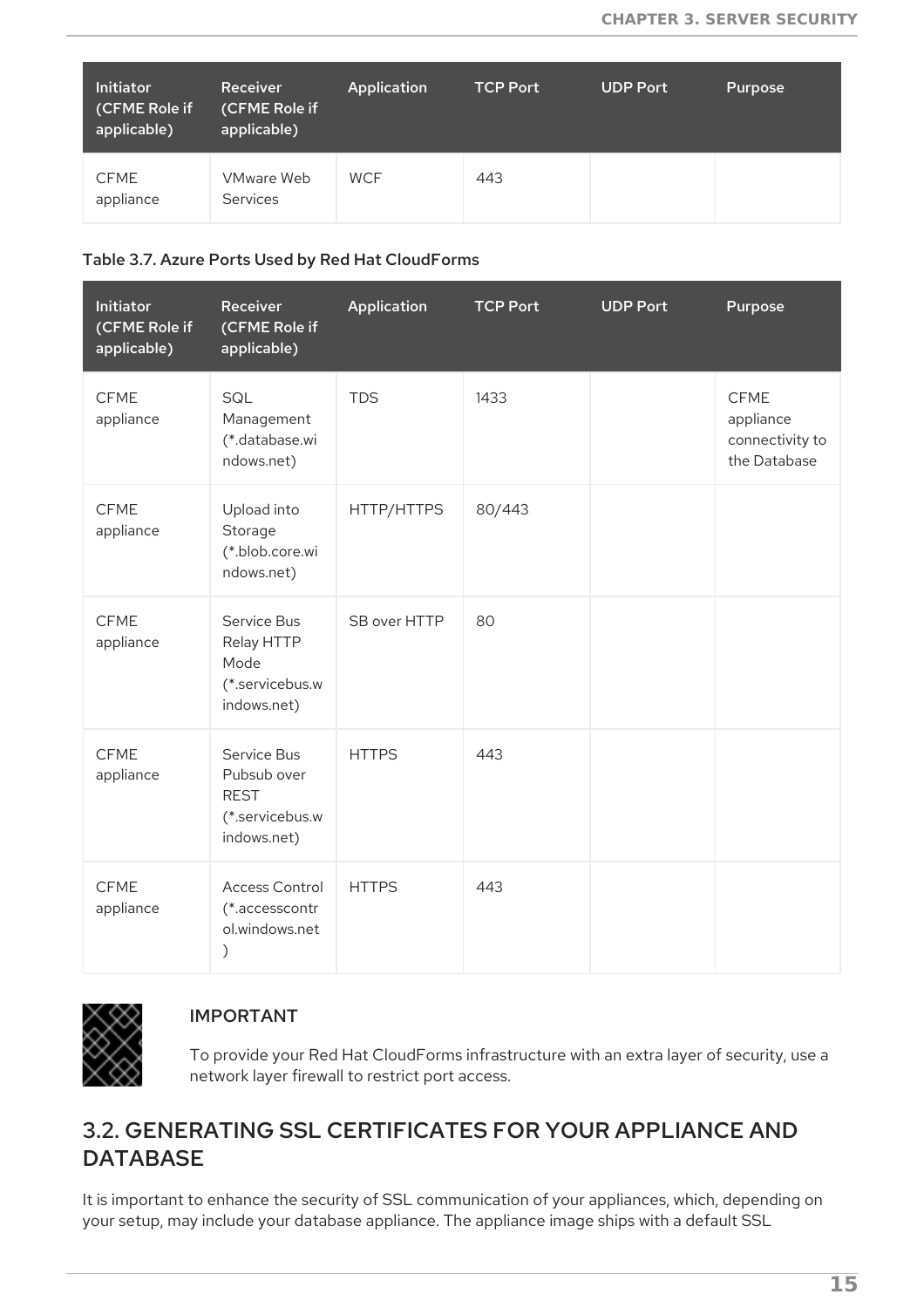<span id="page-19-2"></span>certificate. It is recommended to replace this certificate with your own certificate, either signed by a trusted Certificate Authority (CA) or self-signed.

## <span id="page-19-0"></span>3.2.1. Creating a Certificate Signing Request

The first step is to determine the host name of your appliance or database appliance by running the following command:

\$ hostname

The next step is to create a Certificate Signing Request (CSR) using the **openssl** command:

[root@ ~]# openssl req -new -newkey rsa:2048 -out appliance.csr -keyout appliance.key

This command generates a 2048-bit RSA private key and asks for a passphrase for the key.

Generating a 2048 bit RSA private key ..................+++ ...........................+++ writing new private key to 'appliance.key' Enter PEM pass phrase: \*\*\*\*\*\*\*\*\*\* Verifying - Enter PEM pass phrase: \*\*\*\*\*\*\*\*\*\*

The command then provides a questionnaire requesting certain details for the key. Fill out this questionnaire. Use the output of the **hostname** command to specify the **Common Name**.

For example:

Country Name (2 letter code) [XX]:US State or Province Name (full name) []:North Carolina Locality Name (eg, city) [Default City]:Raleigh Organization Name (eg, company) [Default Company Ltd]:Red Hat CloudForms Organizational Unit Name (eg, section) []:Customer Content Services Common Name (eg, your name or your server's hostname) []:\$(hostname) Email Address []:example@example.com

Please enter the following 'extra' attributes to be sent with your certificate request A challenge password []: An optional company name []:

Running the command produces two files:

- **appliance.key** The private key
- **appliance.csr** The Certificate Signing Request (CSR)

At this stage, you would send the CSR to a trusted Certificate Authority (CA) and in return they would send you a signed certificate.

#### <span id="page-19-1"></span>3.2.2. Creating a Self-signed Certificate

As an alternative to obtaining a signed certificate, you can use the **appliance.key** and **appliance.csr** files to create a self-signed certificate by running the following **openssl** commands: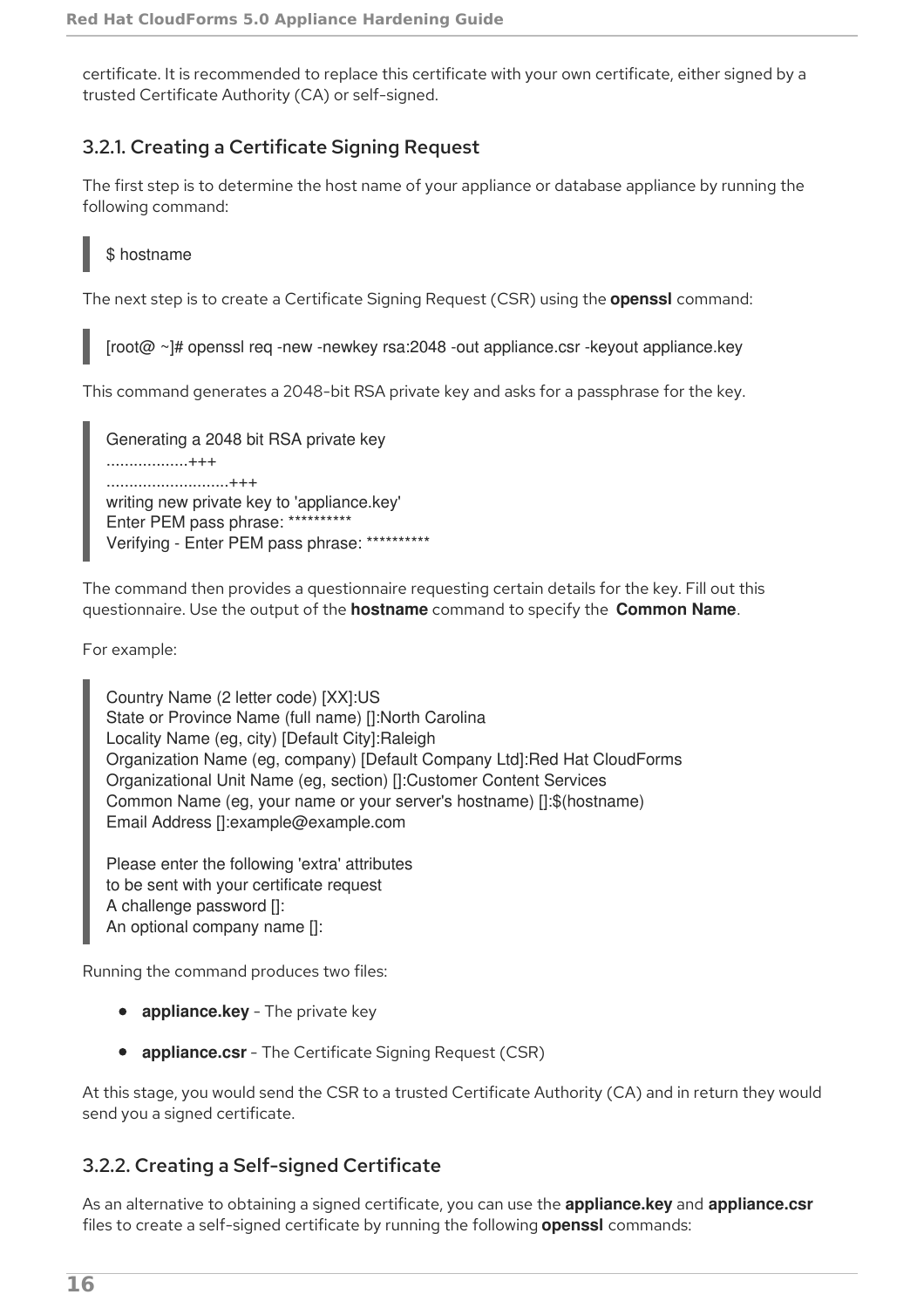[root@ ~]# openssl rsa -in appliance.key -out server.cer.key [root@ ~]# openssl x509 -in appliance.csr -out server.cer -req -signkey server.cer.key -days 3650

This produces two files:

- **server.cer.key** The private key for your signed certificate
- **server.cer** The self-signed certificate

## <span id="page-20-0"></span>3.2.3. Enabling Your Certificate

Despite whether you used a trusted CA or self-signed the certificate, you should now have your own certificate for your appliance.

Copy the certificate and key files to the certificate directory on the appliance:

[root@ ~]# cp ~/server.cer.key /var/www/miq/vmdb/certs/server.cer.key [root@ ~]# cp ~/server.cer /var/www/miq/vmdb/certs/server.cer

After the certificate and key files have been copied, restart the appliance:

[root@ ~]# systemctl restart evmserverd

The appliance now uses your own certificate.

If your environment consists of multiple appliances connecting to a single database appliance, you can use your certificate and key files to set up SSL for the database connection. For more information, see Section 4.2, ["Configuring](#page-25-0) the Database to use SSL" .



#### IMPORTANT

Updates from the Red Hat Content Delivery Network might overwrite these certificate and key files. Make sure to copy your own certificate and key files to the certificate directory after performing an update to your appliance.



## **NOTE**

See also the following article for information on replacing SSL certificates in Red Hat CloudForms : [https://access.redhat.com/articles/449033.](https://access.redhat.com/articles/449033)

# <span id="page-20-1"></span>3.3. CREATING CUSTOM ENCRYPTION KEYS

To avoid storing passwords in plain text, Red Hat CloudForms appliances use an encryption key to encode and decode passwords. Each appliance stores the key in the **/var/www/miq/vmdb/certs/v2\_key**. Changing the encryption key is recommended during setting up new Red Hat CloudForms appliances only.



#### IMPORTANT

Red Hat does not recommend changing the encryption key for an existing appliance as the ability to decrypt the password will be lost, affecting all stored passwords in Red Hat CloudForms.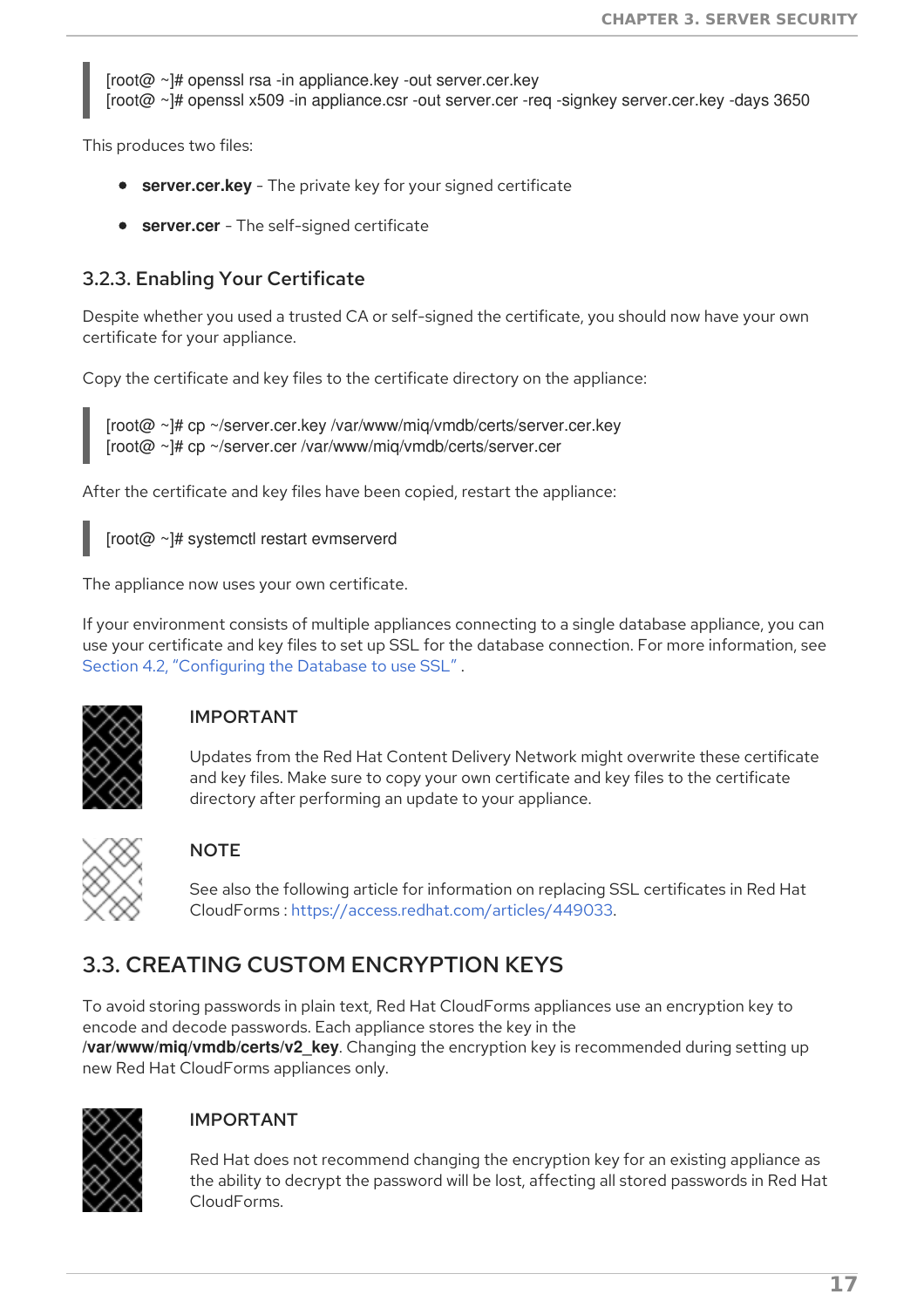To generate a new encryption key:

- 1. Log in to the console of your master appliance as the **root** user.
- 2. Run the **appliance console** command. The Red Hat CloudForms appliance information screen appears.
- 3. Press any key to view the appliance menu.
- 4. Select Generate Custom Encryption Key.
- 5. A prompt asks if for confirmation to overwrite the existing key. Enter **Y**.
- 6. Enter **1** for **1) Create key**.
- 7. The appliance generates the new key. Press any key to complete this procedure.

This completes the procedure for generating the new key. If you have external Red Hat CloudForms appliances, you must share this key to ensure your whole Red Hat CloudForms infrastructure is using consistent encryption. Failure to use the same key results in encryption and decryption problems.

To copy an encryption key:

- 1. Log in to the console of an external appliance as the **root** user.
- 2. Run the **appliance console** command. The Red Hat CloudForms appliance information screen appears.
- 3. Press any key to view the appliance menu.
- 4. Select Generate Custom Encryption Key.
- 5. A prompt asks if for confirmation to overwrite the existing key. Enter **Y**.
- 6. Select **Fetch key from remote machine**.
- 7. Enter the hostname or IP address of the master appliance.
- 8. Enter the username for SSH access to the master appliance. Use the default **root** user.
- 9. Enter the password for SSH access to the master appliance.
- 10. Enter the location of the remote key. Accept the default as **/var/www/miq/vmdb/certs/v2\_key**.
- 11. The appliance copies the new key from the remote server. Press any key to complete this procedure.

After distributing the new key, all appliances require an update to the database configuration. For all appliances, log in as the **root** user and run the following commands replacing **dbpassword** with your database password:

[root@{productname\_short\_l} ~]# fix\_auth --databaseyml --hostname localhost --password dbpassword [root@{productname\_short\_l} ~]# systemctl restart evmserverd

This completes the new encryption key generation for your Red Hat CloudForms infrastructure.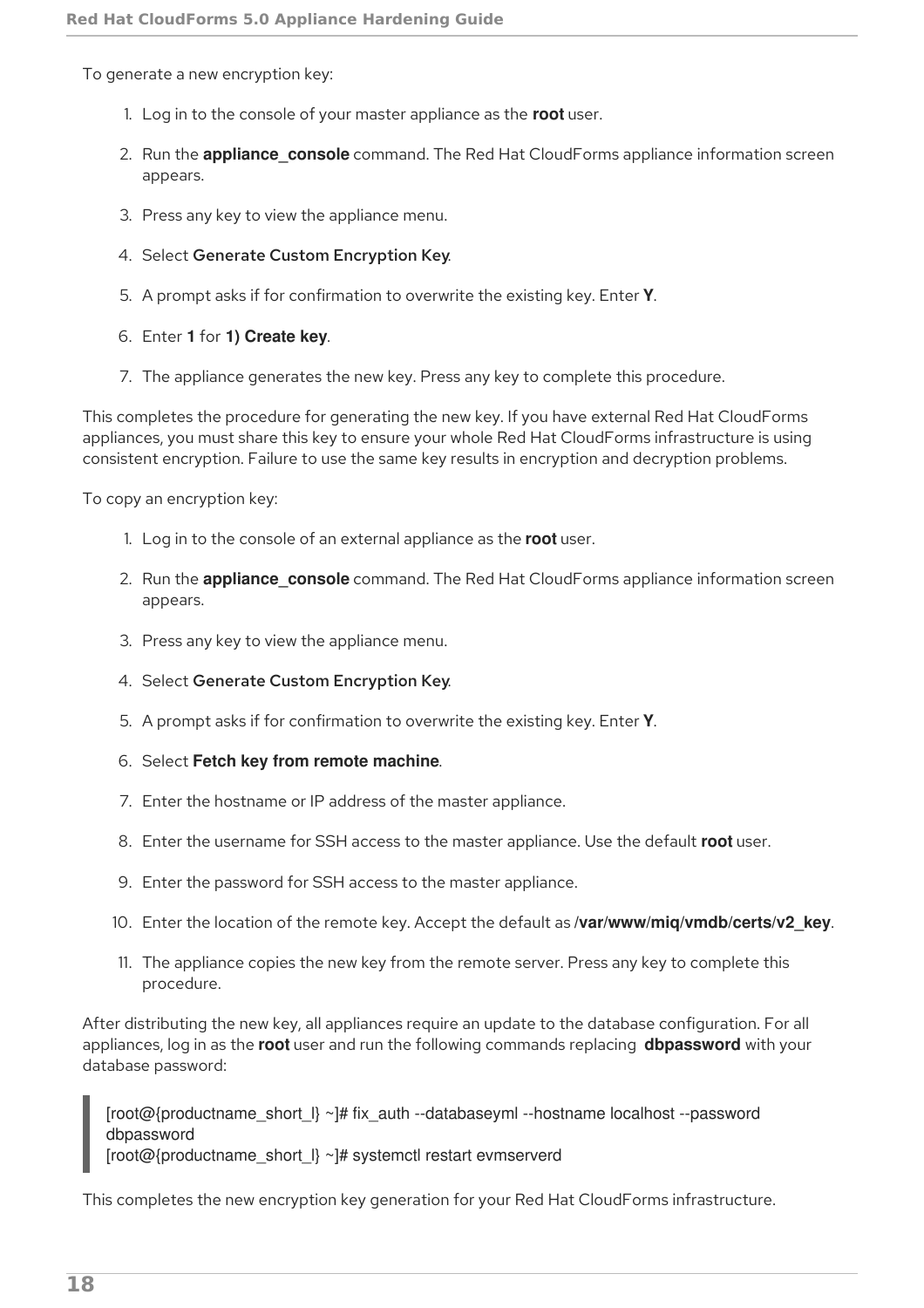# <span id="page-22-0"></span>3.4. APPLYING SCAP STANDARDS

The Security Content Automation Protocol (SCAP) is a set of standards to assist with vulnerability management and policy compliance. Red Hat CloudForms provides a set of SCAP standards to apply to your appliance. View these SCAP rules in the **/var/www/miq/lib/appliance\_console/config/scap\_rules.yml** file.

To apply the SCAP standards to your appliance's server:

- 1. Log in to the appliance as the **root** user.
- 2. Enter the **appliance\_console** command. The Red Hat CloudForms Appliance summary screen displays.
- 3. Press **Enter** to manually configure settings.
- 4. Select **Harden Appliance Using SCAP Configuration**.
- 5. The appliance console displays the following:

Harden Appliance Using SCAP Configuration

Locking down the appliance for SCAP...

The appliance applies the SCAP settings from the **scap rules.yml** file.

6. When complete, press any key to return to the summary screen.

The appliance now meets the SCAP standards set in the **scap\_rules.yml** file.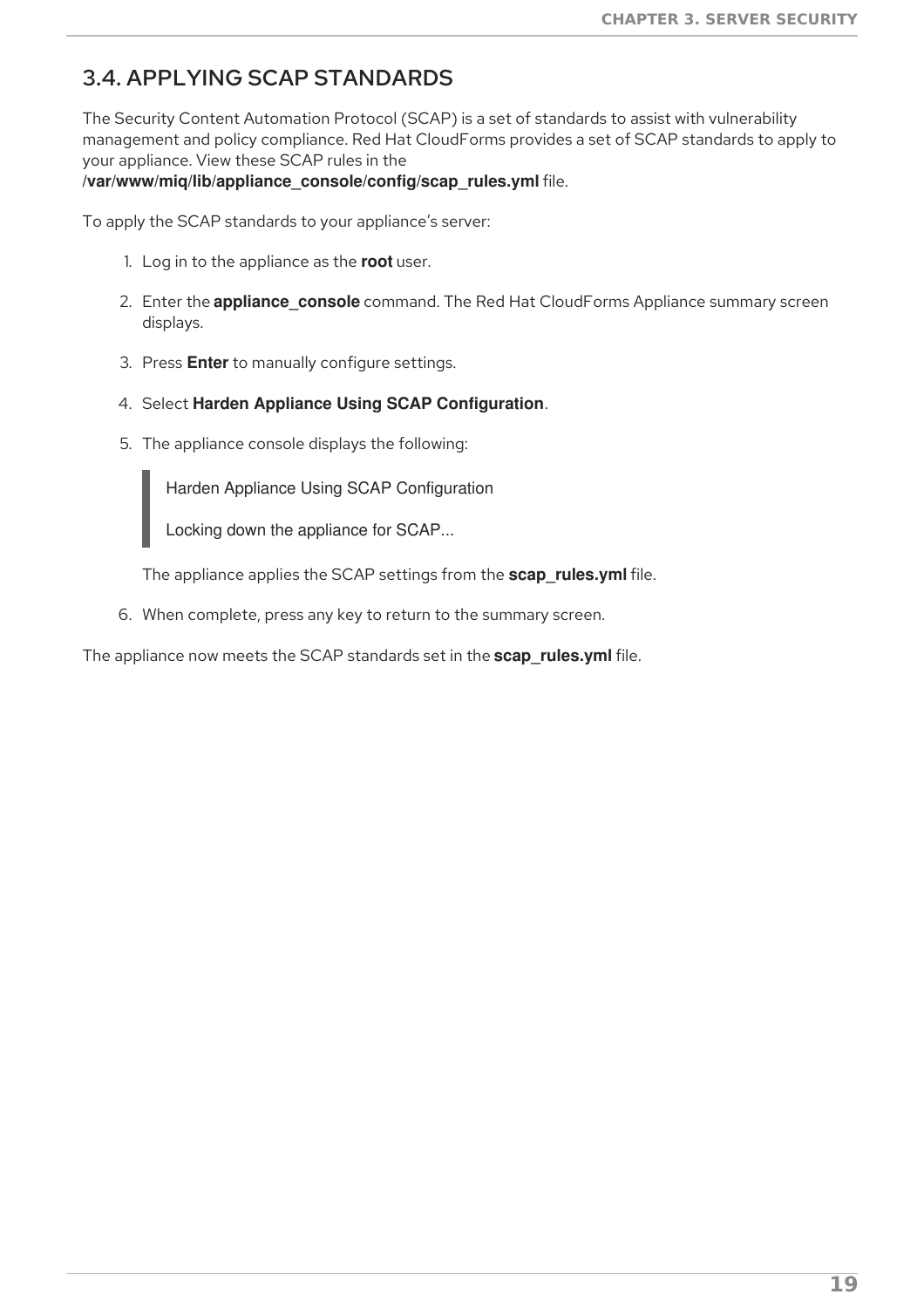# CHAPTER 4. DATABASE SECURITY

# <span id="page-23-1"></span><span id="page-23-0"></span>4.1. RESTRICTING HOSTS ACCESS TO THE DATABASE

Strengthening the host-based authentication (HBA) settings on a database appliance helps with preventing unauthorized access from external hosts. The HBA settings restrict access to an IP address range so that only hosts within that range have access.

Restricting access to the database requires modifications to the **/var/lib/pgsql/data/pg\_hba.conf** file. This file contains a text-based table with some initial settings:

# TYPE DATABASE USER ADDRESS METHOD local all all peer map=usermap host all all all md5 #hostssl all all all md5

This format for this table uses the following header columns:

#### TYPE

This defines the access type, either local access from the database host (**local**), remote access from an external host regardless of encryption (**host**), external access with encryption ( **hostssl**), or external access without encryption (**nohostssl**).

#### **DATABASE**

The name of the database the host can access. Use **all** for all databases.

#### USER

The name of the user the host can use to access the database. Use **all** for all users.

#### **ADDRESS**

The IP address of the host or address range of hosts with access to the database. This can either be:

A single address:

host all all 192.168.1.10 md5

An address range using a CIDR mask:

host all all 192.168.1.0/24 md5

An address range using a separate subnet mask value

need for a password or any other authentication.

host all all 192.168.1.0 255.255.255.0 md5



#### **NOTE**

**ADDRESS** is not required for **local** connections.

#### **METHOD**

The authentication method, which includes:

**trust** - Allow the connection unconditionally. This method allows anyone that can connect to the PostgreSQL database server to login as any PostgreSQL user they wish, without the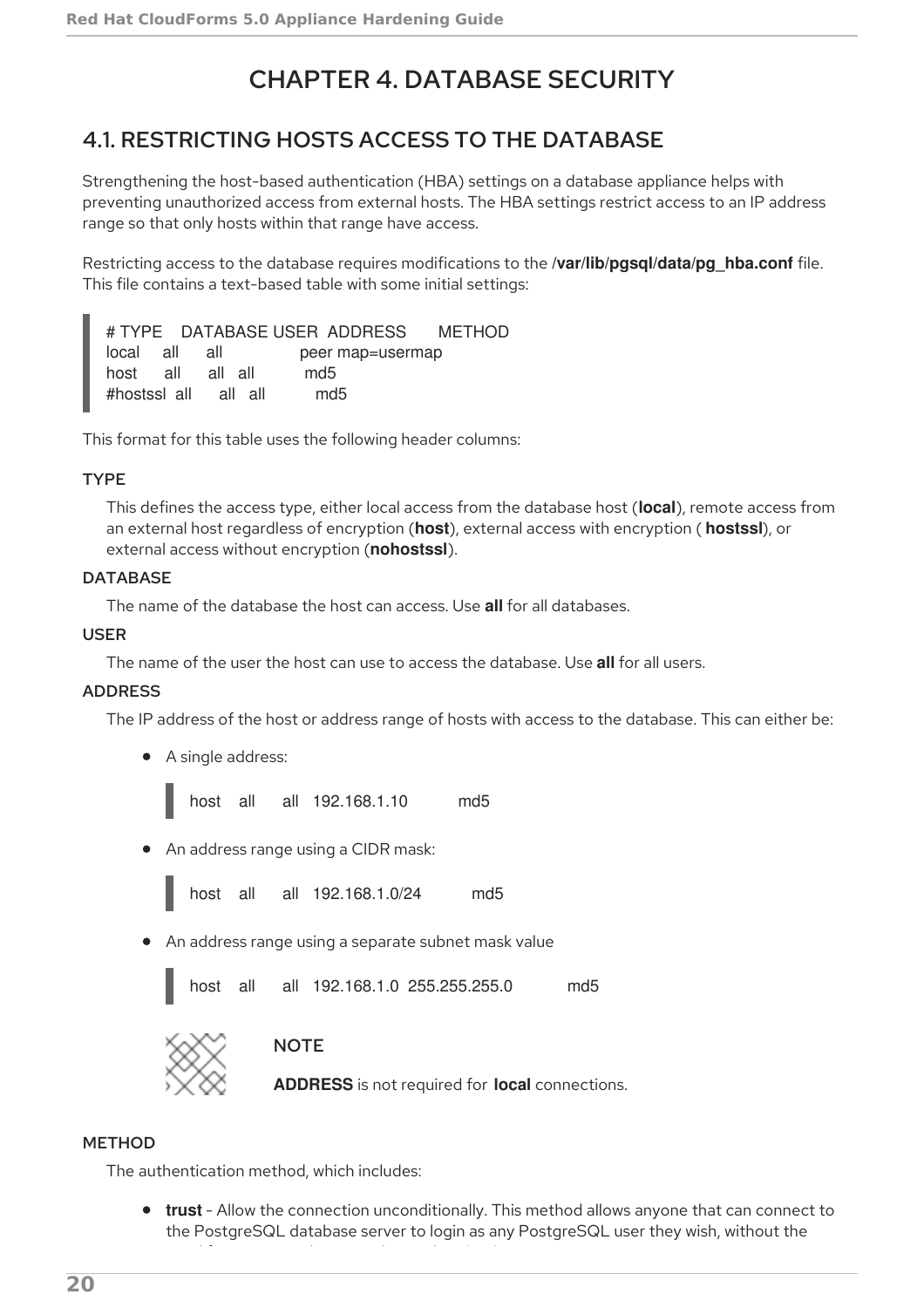need for a password or any other authentication.

- **reject** Reject the connection unconditionally. This is useful for "filtering out" certain hosts from a group, for example a **reject** line could block a specific host from connecting, while a later line allows the remaining hosts in a specific network to connect.
- **md5** Require the client to supply an MD5-encrypted password for authentication.
- **password** Require the client to supply an unencrypted password for authentication. Since the password is sent in clear text over the network, this should not be used on untrusted networks.
- **ident** Obtain the operating system user name of the client by contacting the ident server on the client and check if it matches the requested database user name. Ident authentication can only be used on TCP/IP connections. When specified for local connections, peer authentication will be used instead.
- **peer** Obtain the client's operating system user name from the operating system and check if it matches the requested database user name. This is only available for local connections.

Using a combination of these options, you create a series of rules that govern which hosts can access your database and which hosts are denied. For example, you might change the default HBA rules to only allow remote access to the Red Hat CloudForms database (**vmdb\_production**) from hosts in a certain subnet. The modified HBA table would looks like this:

# TYPE DATABASE USER ADDRESS METHOD local all all beer map=usermap host vmdb production all 192.168.1.0/24 md5 #hostssl all all all md5

These restrictions help when structuring your Red Hat CloudForms appliances in relationships. For example, use these database restrictions to grant access only between a master database appliance in one region and appliances connecting from a separate region.

## <span id="page-24-0"></span>4.2. CONFIGURING THE DATABASE TO USE SSL

Red Hat CloudForms initially connects to the database through an unencrypted communication. If using multiple appliances connecting to a single database appliance, you can set up the database connection to use SSL. An SSL connection encrypts the communication between the CloudForms and the database.

The procedures in this section use the SSL certificate and key files listed below. These files can be found on your main CloudForms database appliance.



#### **NOTE**

The appliance image ships with a default SSL certificate and it is recommended to change this certificate. You can use a certificate signed by a trusted CA or, alternatively, generate a self-signed certificate.

See Section 3.2, ["Generating](#page-19-2) SSL Certificates for Your Appliance and Database" for more information on generating an SSL certificate.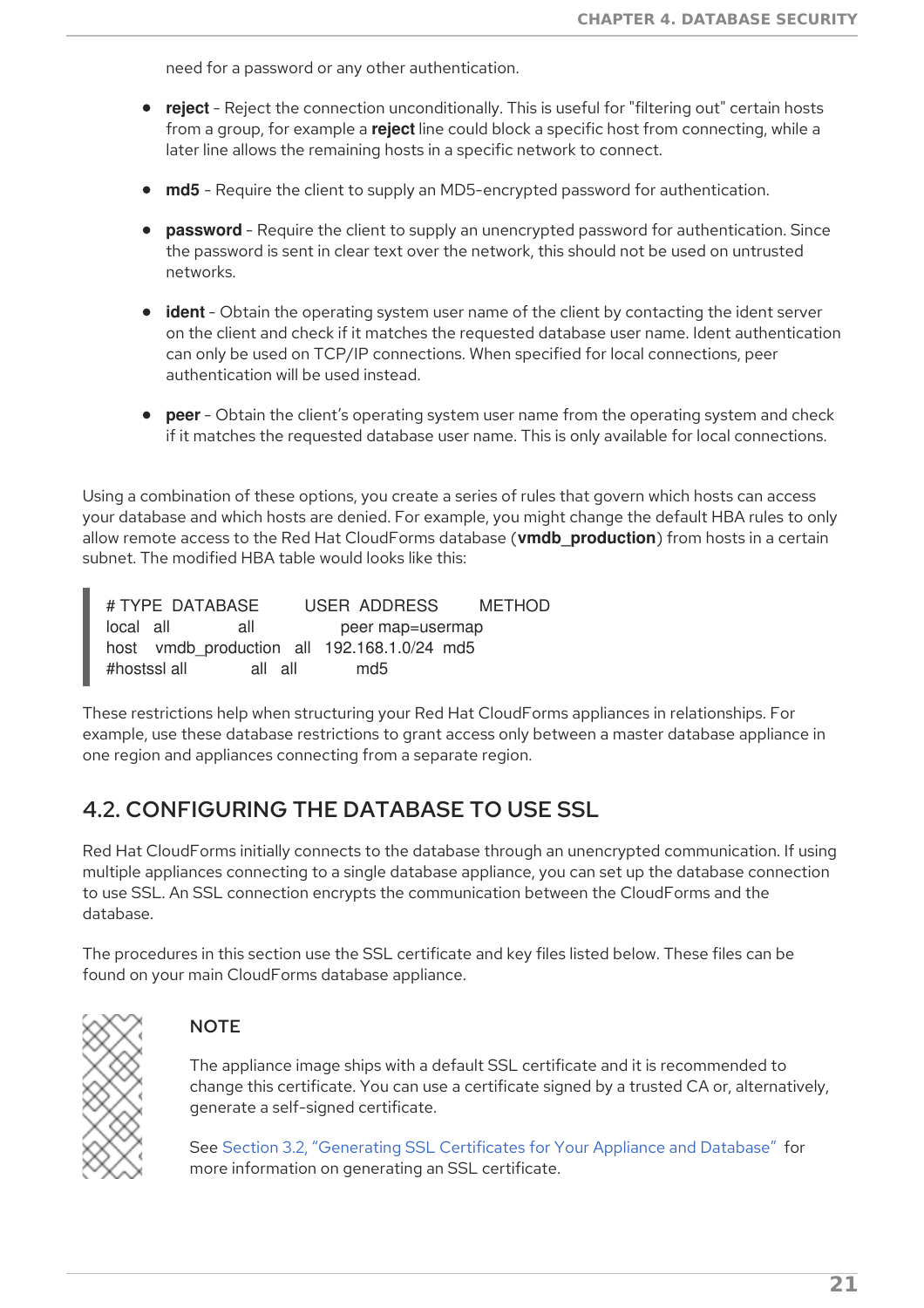- <span id="page-25-0"></span>**/var/www/miq/vmdb/certs/server.cer** - Signed or self-signed certificate for the database appliance.
- **/var/www/miq/vmdb/certs/server.cer.key** Private key for server certificate.
- **/var/www/miq/vmdb/certs/root.crt** The root CA certificate used to sign the CA certificate for the CloudForms database. You can either use a self-signed certificate or a certificate signed by a trusted CA to generate your root certificate.

It is also recommended to stop all CloudForms services before configuring the database to use SSL.

To configure SSL on the database appliance:

- 1. Log in as **root** to the appliance where the database resides.
- 2. Stop the **evmserverd** and **postgresql** services:

[root@appliance2 ~]# systemctl stop evmserverd [root@appliance2 ~]# systemctl stop postgresql.service

3. Install the server key file in the correct location and set the ownership and permissions for it:

[root@appliance2 ~]# install -m 600 -o postgres -g postgres \ /var/www/miq/vmdb/certs/server.cer.key /var/www/miq/vmdb/certs/postgres.key

4. Install the server certificate file in the correct location and set the ownership and permissions for it:

[root@appliance2 ~]# install -m 644 -o postgres -g postgres \ /var/www/miq/vmdb/certs/server.cer /var/www/miq/vmdb/certs/postgres.crt

5. Install the database appliance certificate file as the root certificate in the correct location and set the ownership and permissions for it. If you are using a self-signed certificate, run:

[root@appliance2 ~]# install -m 644 -o postgres -g postgres /var/www/miq/vmdb/certs/server.cer /var/www/miq/vmdb/certs/root.crt

If you are using a third-party certificate, edit this command to install your root certificate.

6. Make sure that the security context is set correctly for the files in **/var/www/miq/certs**:

[root@appliance2 ~]# restorecon -R -v /var/www/miq/vmdb/certs

7. Open the **/var/lib/pgsql/data/postgresql.conf** file and uncomment and edit the **ssl** option:

ssl=on

In the same file, locate the options **ssl\_cert\_file**, **ssl\_key\_file**, and **ssl\_ca\_file** that specify the location of SSL certificates and edit them so that they are uncommented and point to the correct certificate files: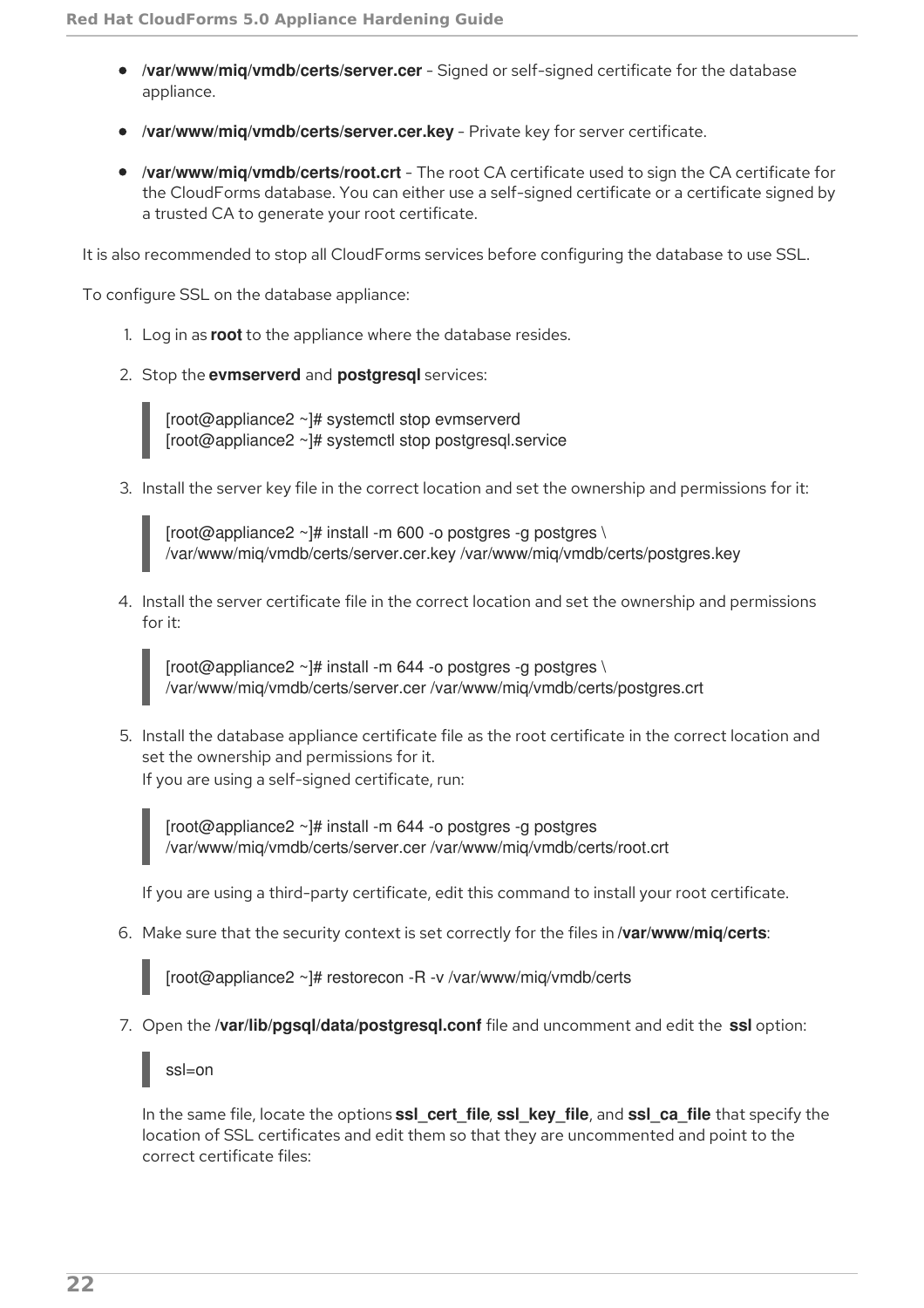ssl\_cert\_file = '/var/www/mig/vmdb/certs/postgres.crt' # (change requires restart) ssl key file = '/var/www/mig/vmdb/certs/postgres.key' # (change requires restart) ssl ca file = '/var/www/miq/vmdb/certs/root.crt'  $#$  (change requires restart)

8. Open the **/var/lib/pgsql/data/pg\_hba.conf** file and locate the two lines that contain the following:

host all all all md5 #hostssl all all all md5

Modify the two lines to comment the **host** entry and uncomment the **hostssl** entry:

#host all all all md5 hostssl all all all md5

This changes the incoming communication protocol to use SSL and refuse any unencrypted PostgreSQL connections.

9. Start the **postgresql** and **evmserverd** services so that the changes take effect:

[root@cloudforms1 ~]# systemctl start postgresql.service [root@cloudforms1 ~]# systemctl start evmserverd

The database appliance now only accepts connections from connecting appliances using SSL. The following procedure sets up connecting appliances to communicate to the database using SSL. Use this procedure for each connecting appliance:

- 1. Log in as **root** to the connecting appliance.
- 2. Create the **.postgresql** directory in your **root** user home directory.

[root@cloudforms2 ~]# mkdir /root/.postgresql

The PostgreSQL client library, which Red Hat CloudForms also uses, looks to this directory for custom configuration files.

3. Copy the root certificate file from the database appliance to the **/root/.postgresql** directory on the connecting appliance:

[root@cloudforms2 ~]# scp root@[database\_appliance\_fqdn]:/var/www/miq/vmdb/certs/root.crt /root/.postgresql/root.crt

Where **[database\_appliance\_fqdn]** is the fully qualified domain name of the database appliance.

4. Test the connection between the connecting appliance and the database appliance using the **psql**:

[root@localhost ~]# psql -h [database\_appliance\_fqdn] -d vmdb\_production Password: \* psql (9.2.8) SSL connection (cipher: DHE-RSA-AES256-SHA, bits: 256)